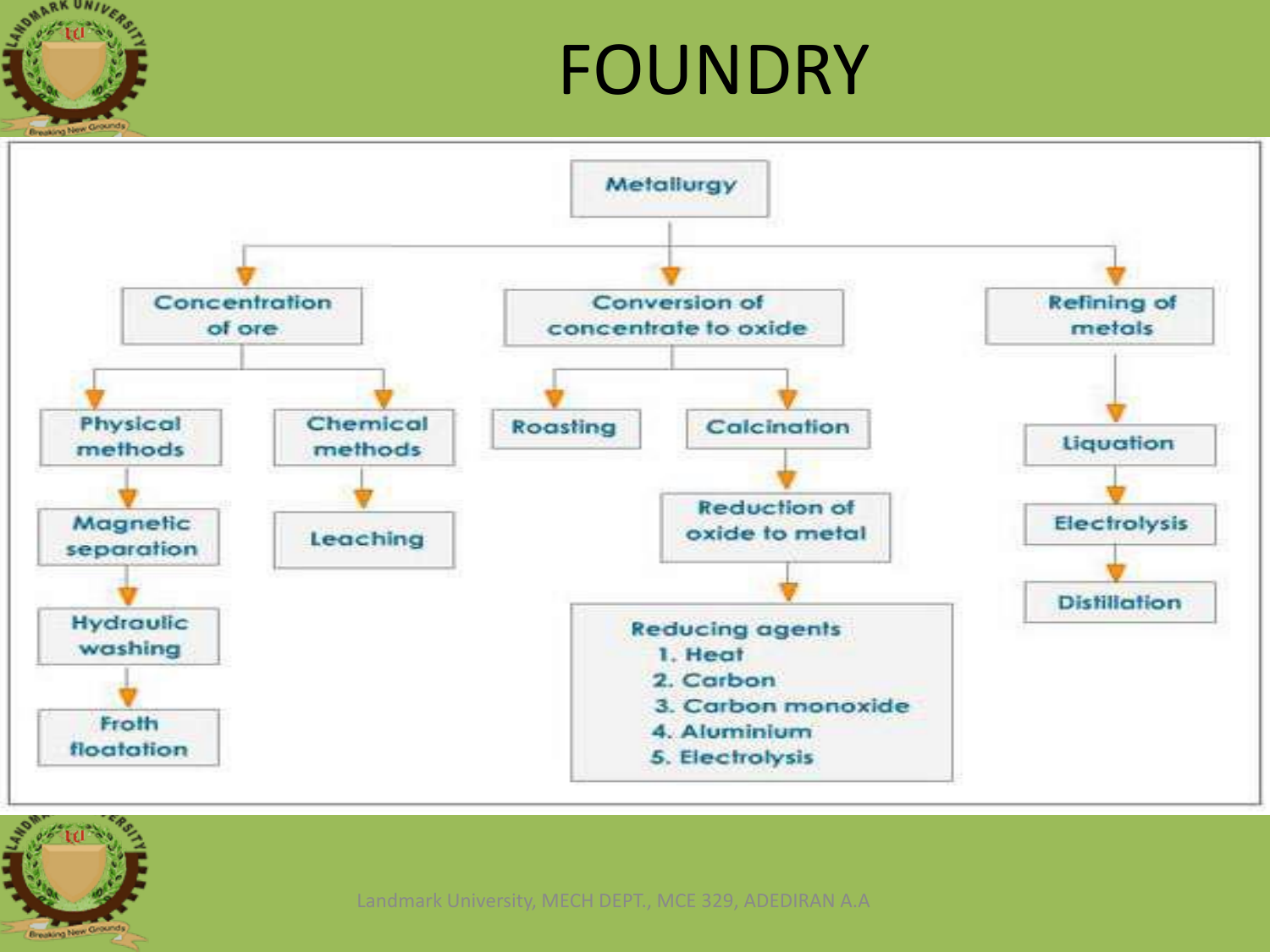

## CASTING

- Process in which molten metal flows by gravity or other force into a mold where it solidifies in the shape of the mold cavity.
- The term *casting also applies to the part made in the* process
- Steps in casting seem simple:
- 1. Melt the metal
- 2. Pour it into a mold
- 3. Let it freeze

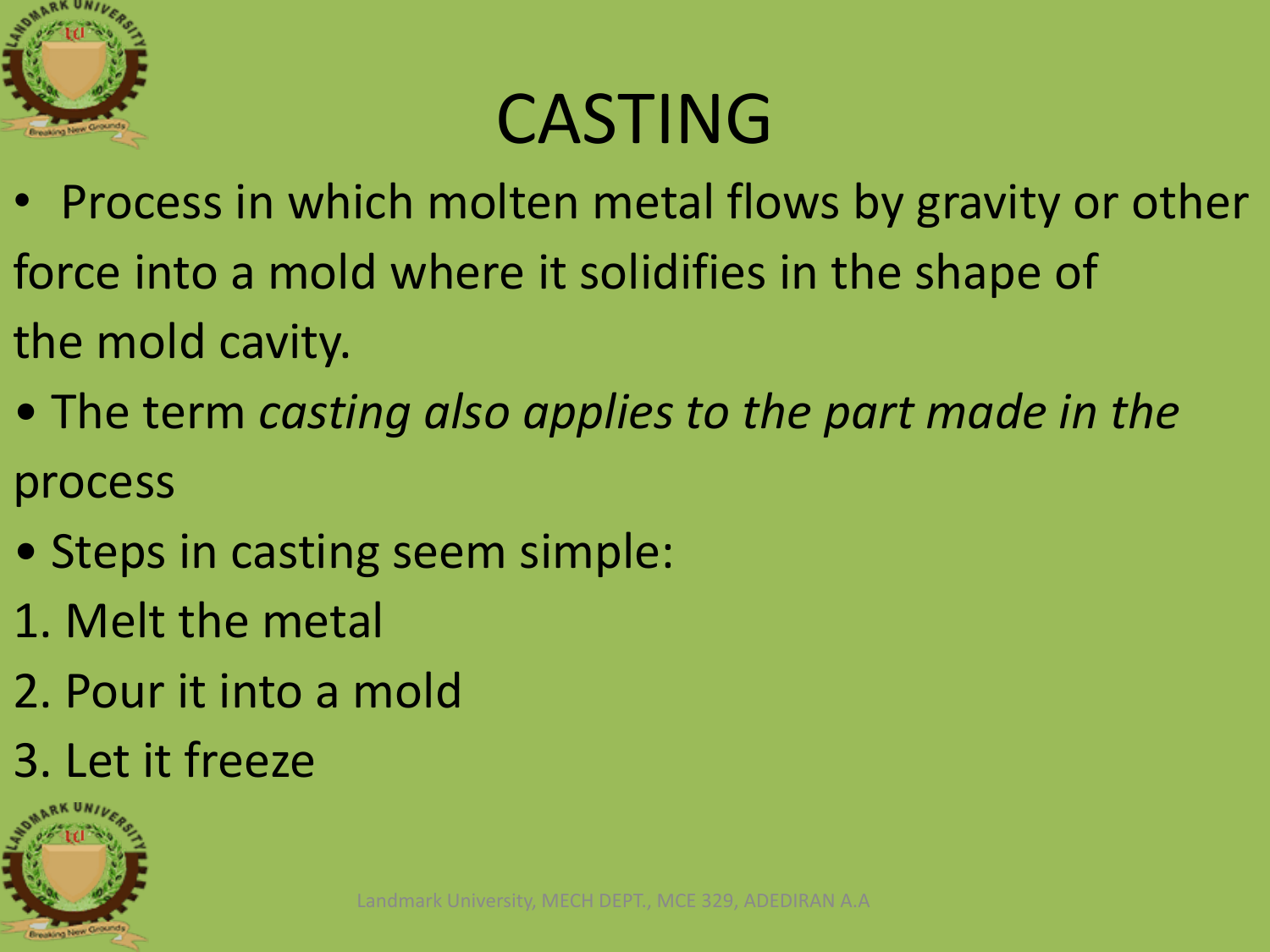

# Capabilities and Advantages of **Casting**

- •Can create complex part geometries
- •Can create both external and internal shapes
- •Some casting processes are *net shape; others are near net shape*
- •Can produce very large parts
- •Some casting methods are suited to mass production

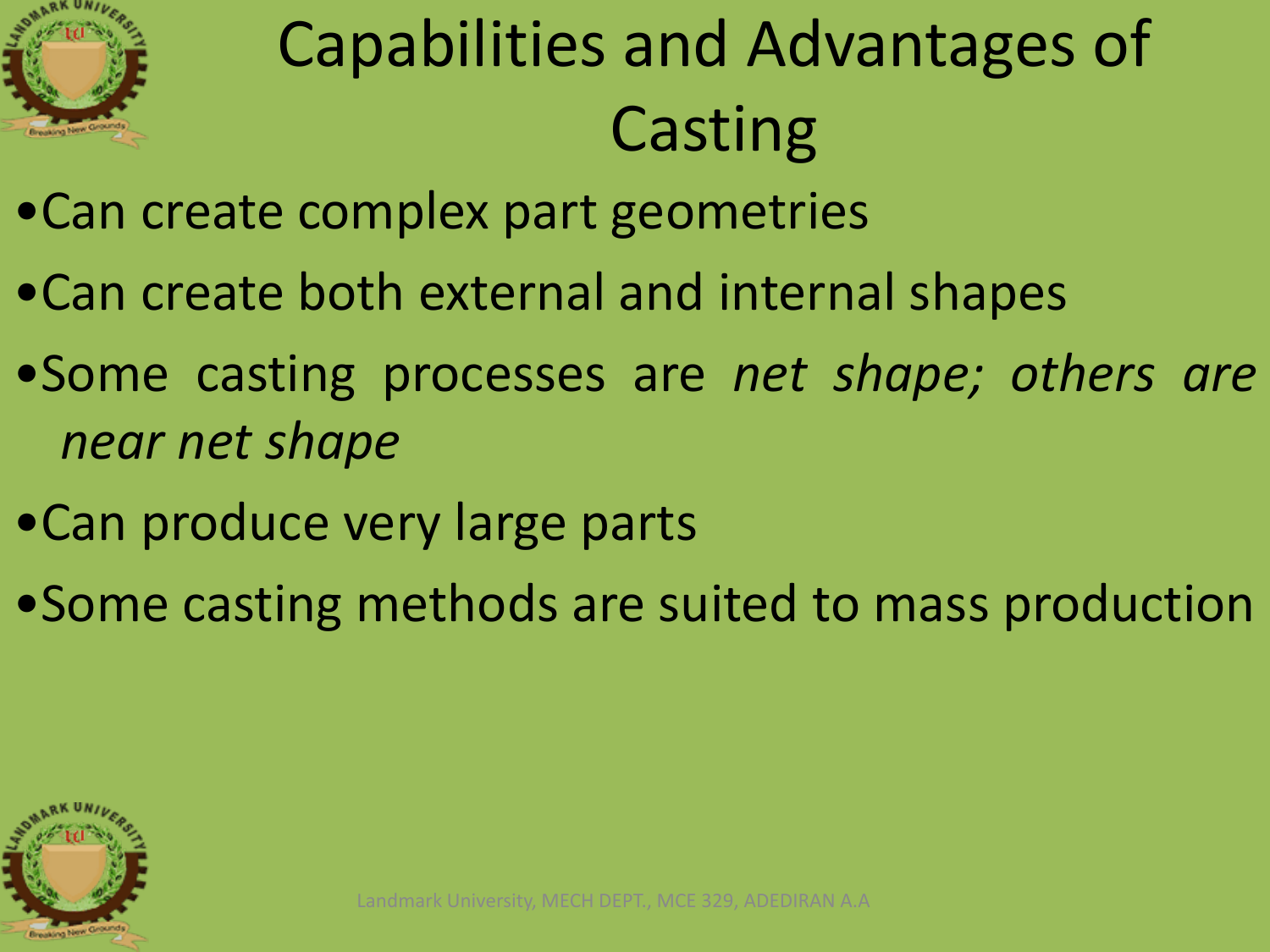

## Disadvantages of Casting

- Different disadvantages for different casting processes:
- Limitations on mechanical properties Poor dimensional accuracy and surface finish for some processes; e.g., sand casting
- Safety hazards to workers due to hot molten metals
- Environmental problems

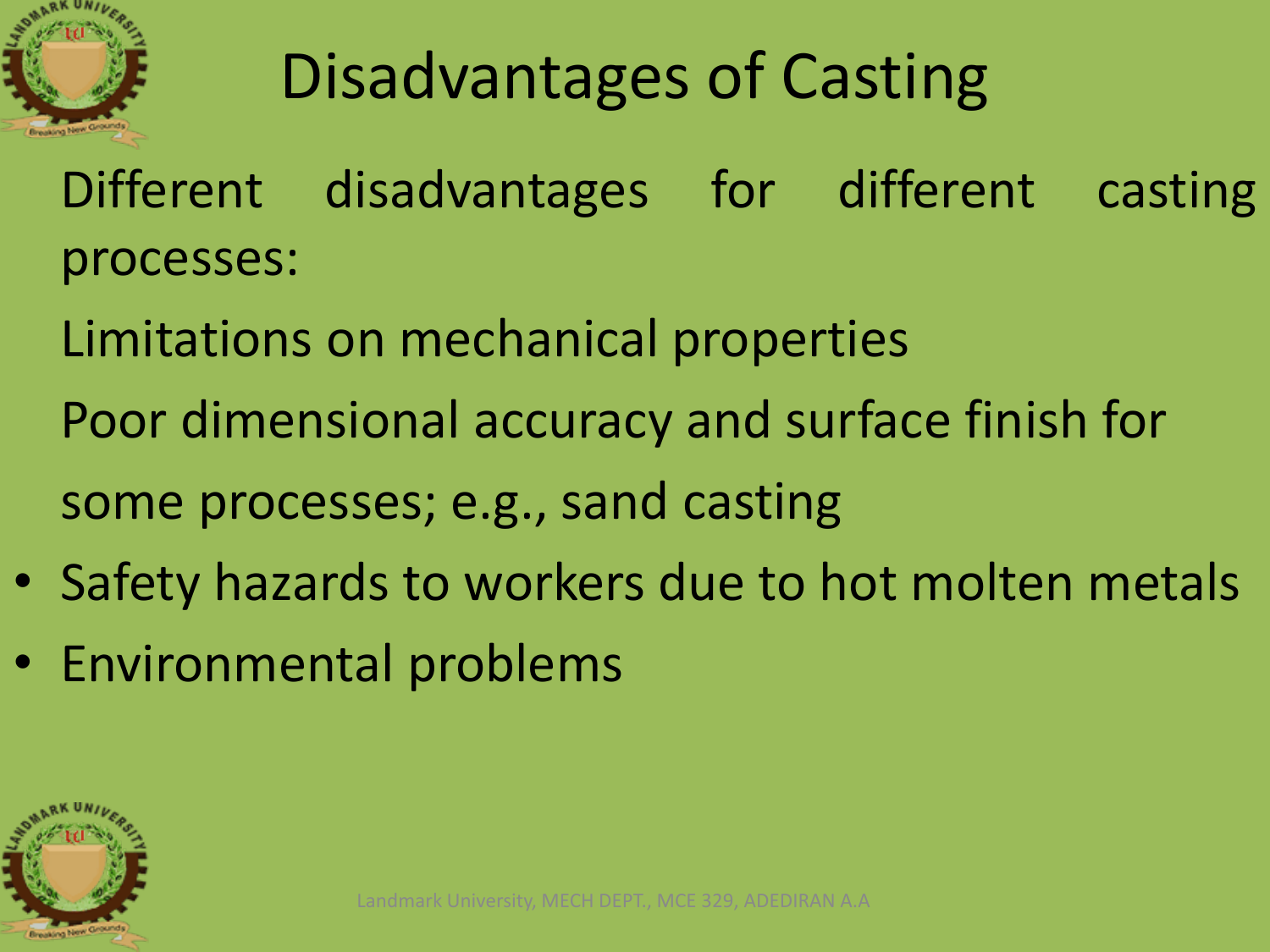

#### Parts Made by Casting

- •Big parts: engine blocks and heads for automotive vehicles, wood burning stoves, machine frames, railway wheels, pipes, church bells, big statues, and pump housings.
- •Small parts: dental crowns, jewelry, small statues, and frying pans
- All varieties of metals can be cast, ferrous and nonferrous

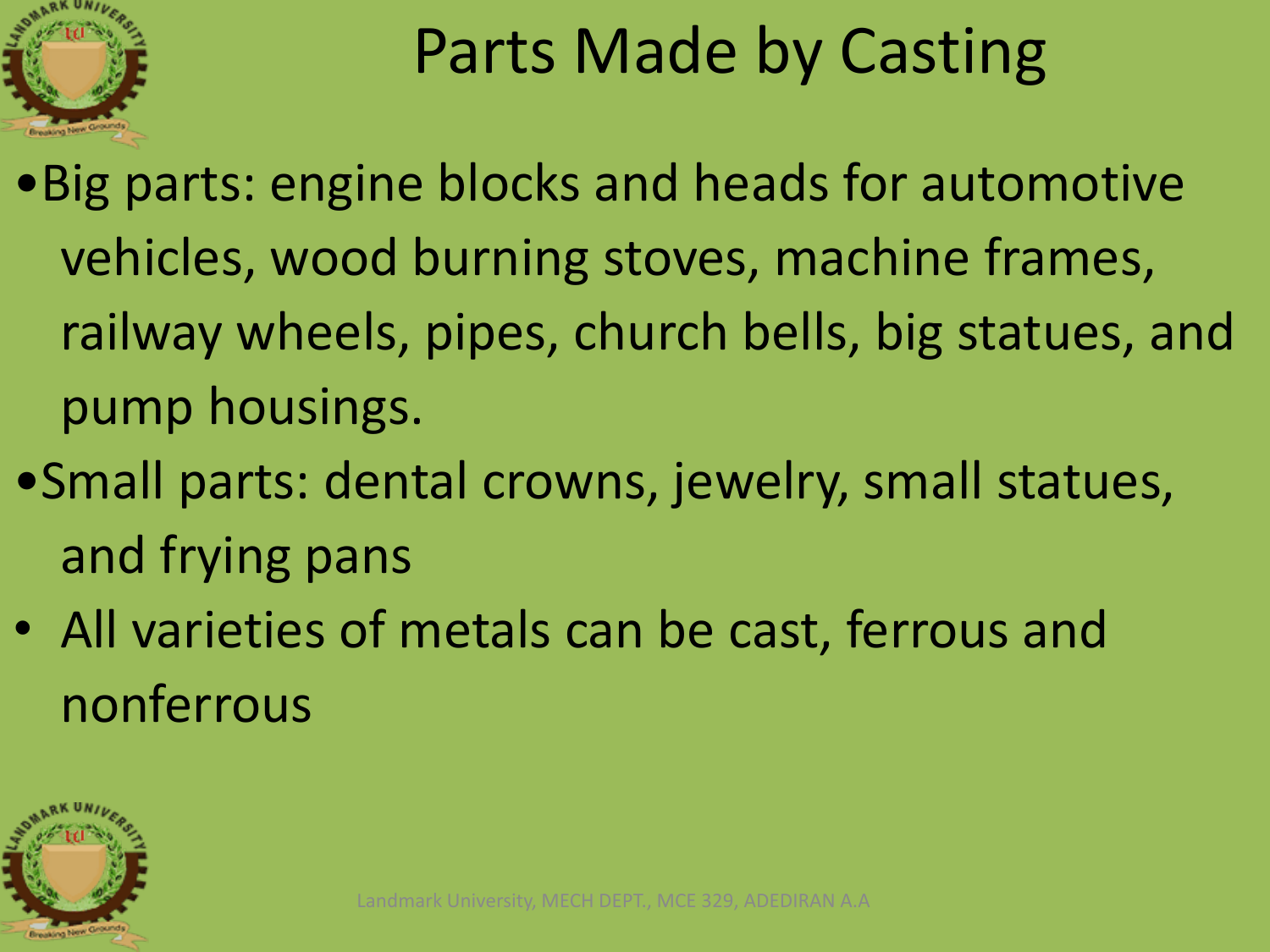

## Overview of Casting Technology

•Casting is usually performed in a foundry *Foundry = factory equipped for making molds, melting* and handling molten metal, performing the casting process, and cleaning the finished casting. •Workers who perform casting are called *foundrymen.*

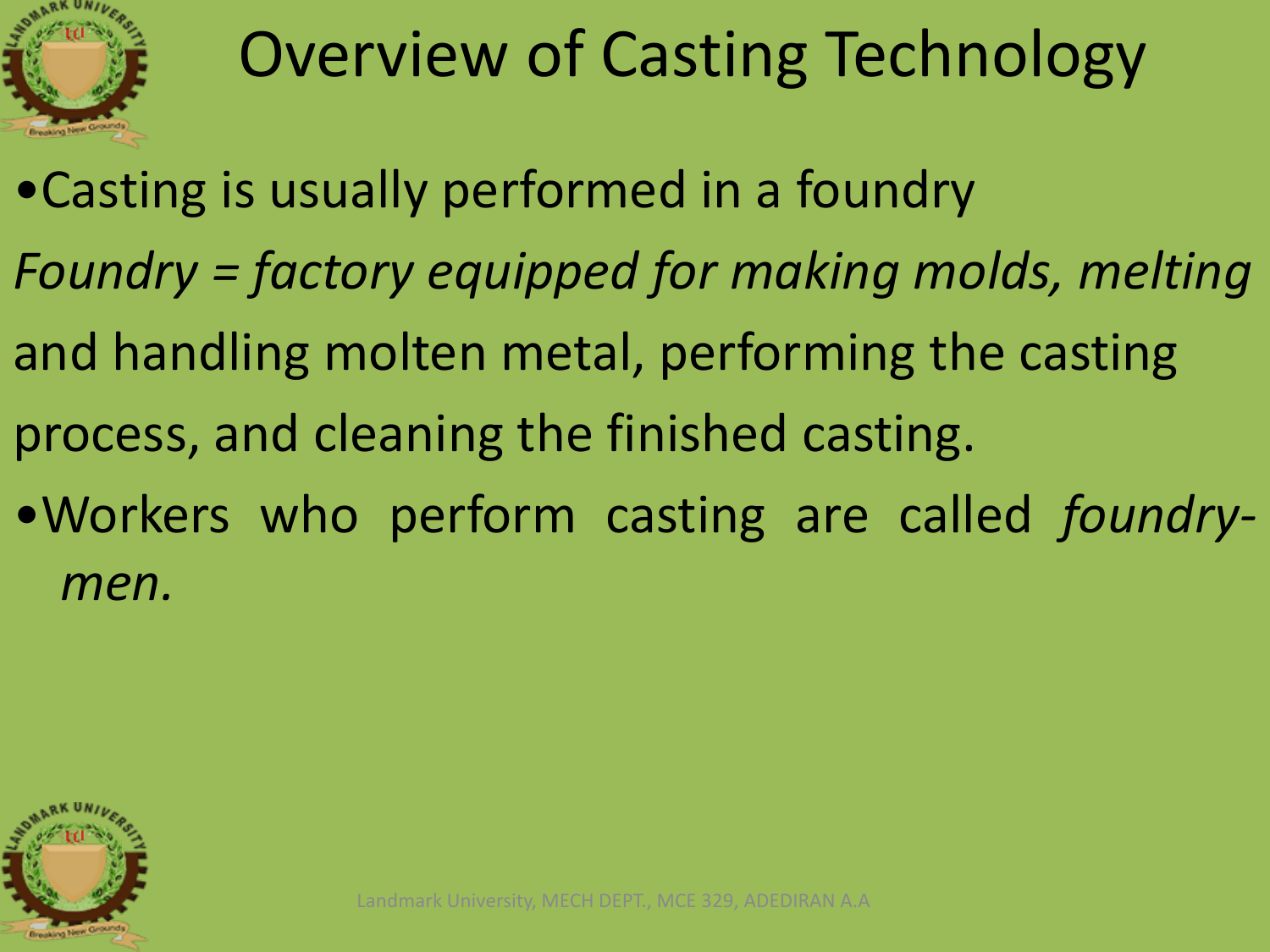

## The Mold in Casting

- •Contains cavity whose geometry determines part Shape.
- Actual size and shape of cavity must be slightly oversized to allow for shrinkage of metal during solidification and cooling.
- Molds are made of a variety of materials, including sand, plaster, ceramic, and metal.

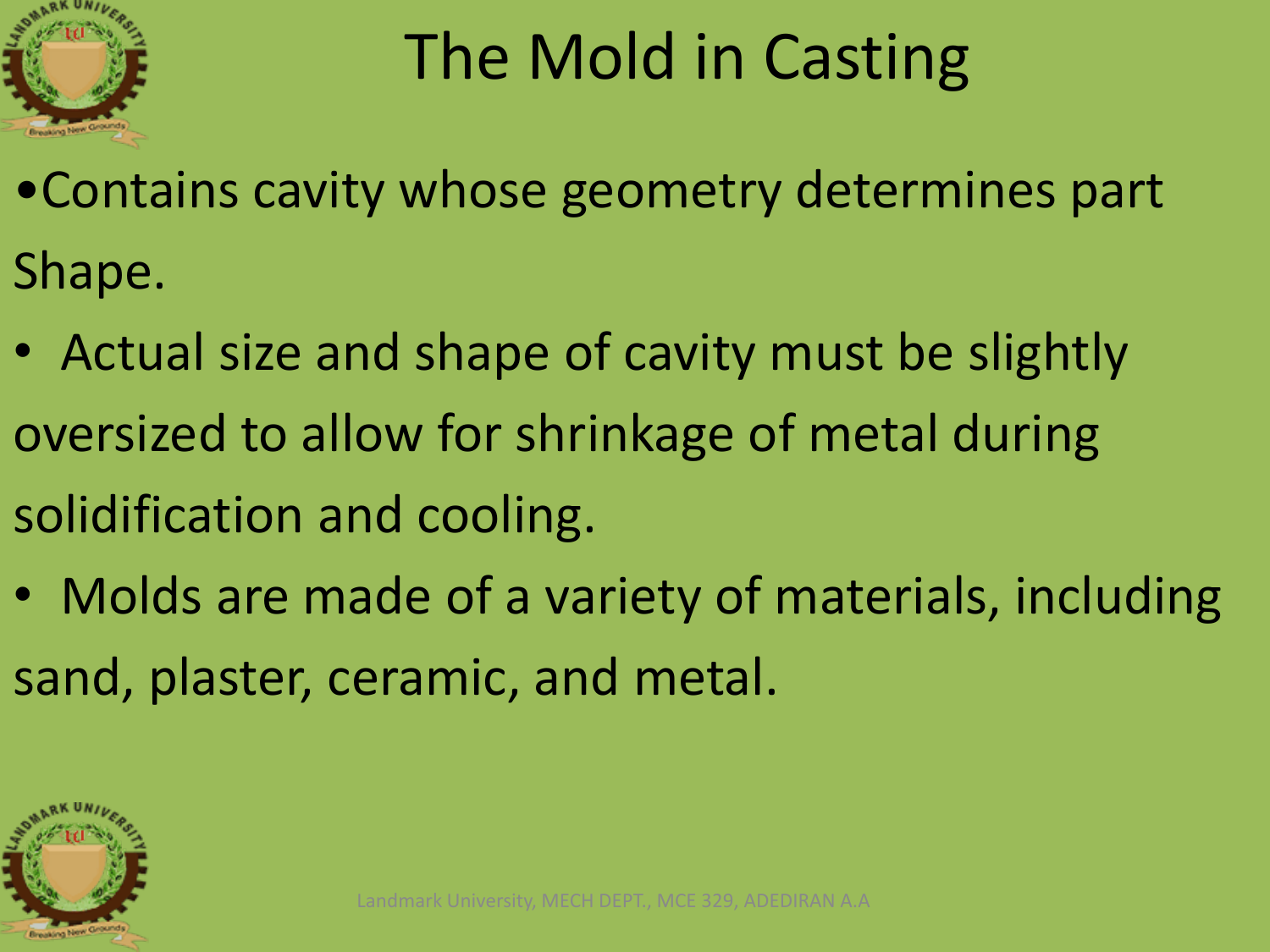

**Breaking New Ground** 



Two forms of mold: (a) open mold, simply a container in the shape of the desired part; and (b) closed mold, in which the mold geometry is more complex and requires a gating system (passageway) leading into the cavity

Landmark University, MECH DEPT., MCE 329, ADEDIRAN A.A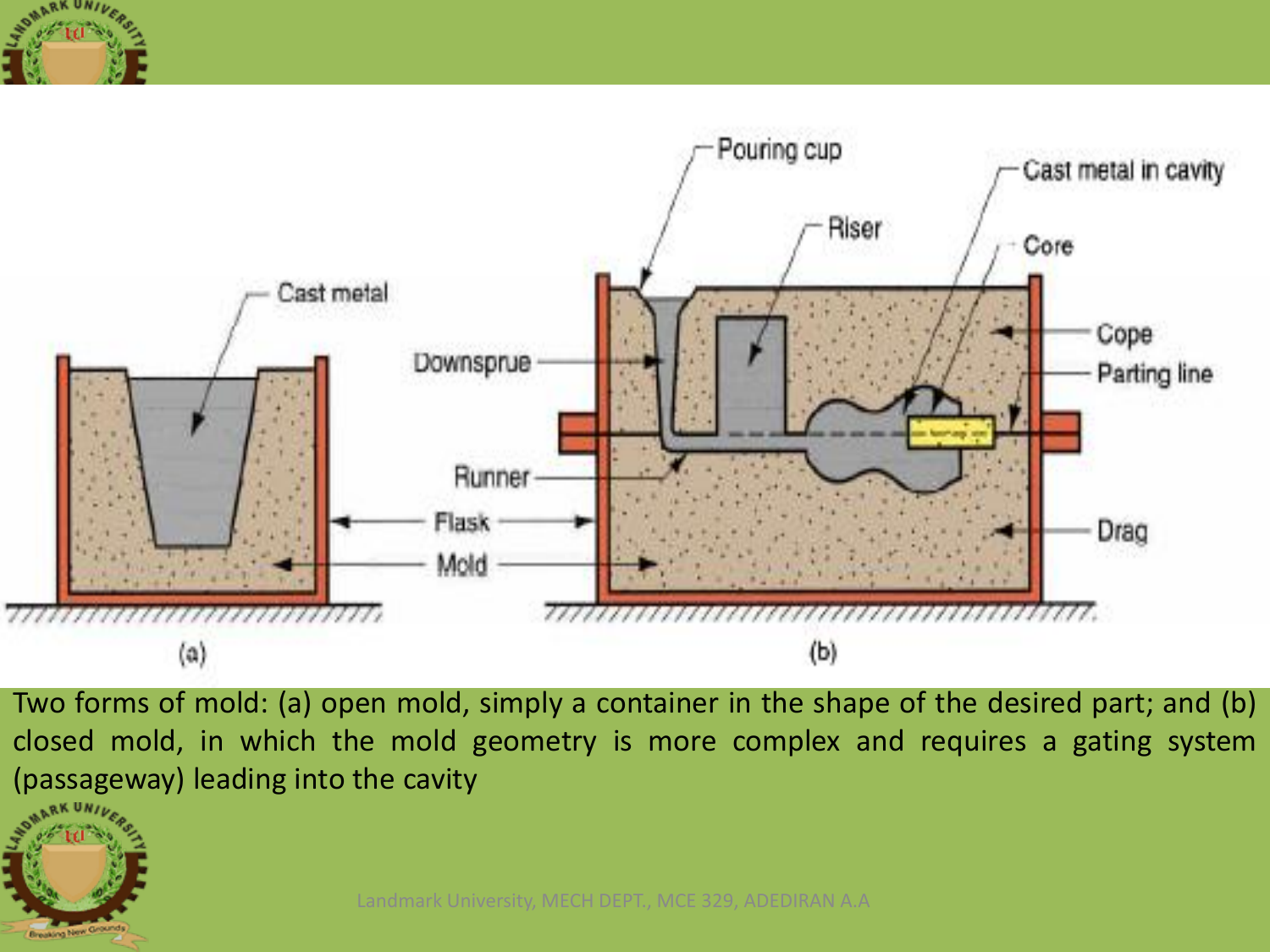

#### Two Categories of Casting Process

- *1. Expendable mold processes –uses an expendable mold which must be destroyed to remove casting.*
- Mold materials: sand, plaster, and similar materials, plus binders
- *2. Permanent mold processes –uses a permanent mold which can be used many times to produce* many castings.

Made of metal (or, less commonly, a ceramic refractory material

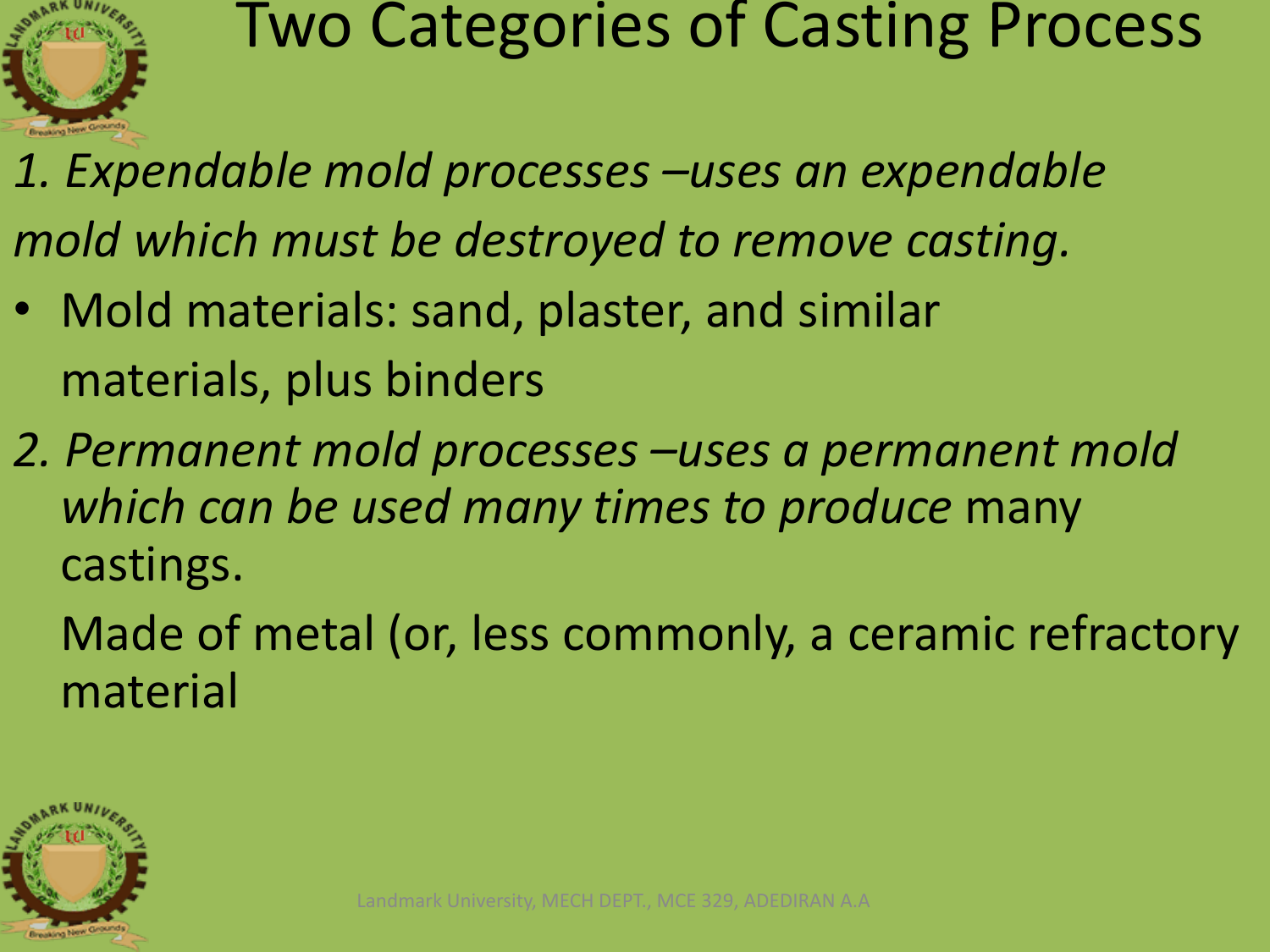

#### Advantages and Disadvantages

- More intricate geometries are possible with expendable mold processes.
- Part shapes in permanent mold processes are limited by the need to open mold.
- Permanent mold processes are more economic in high production operations.

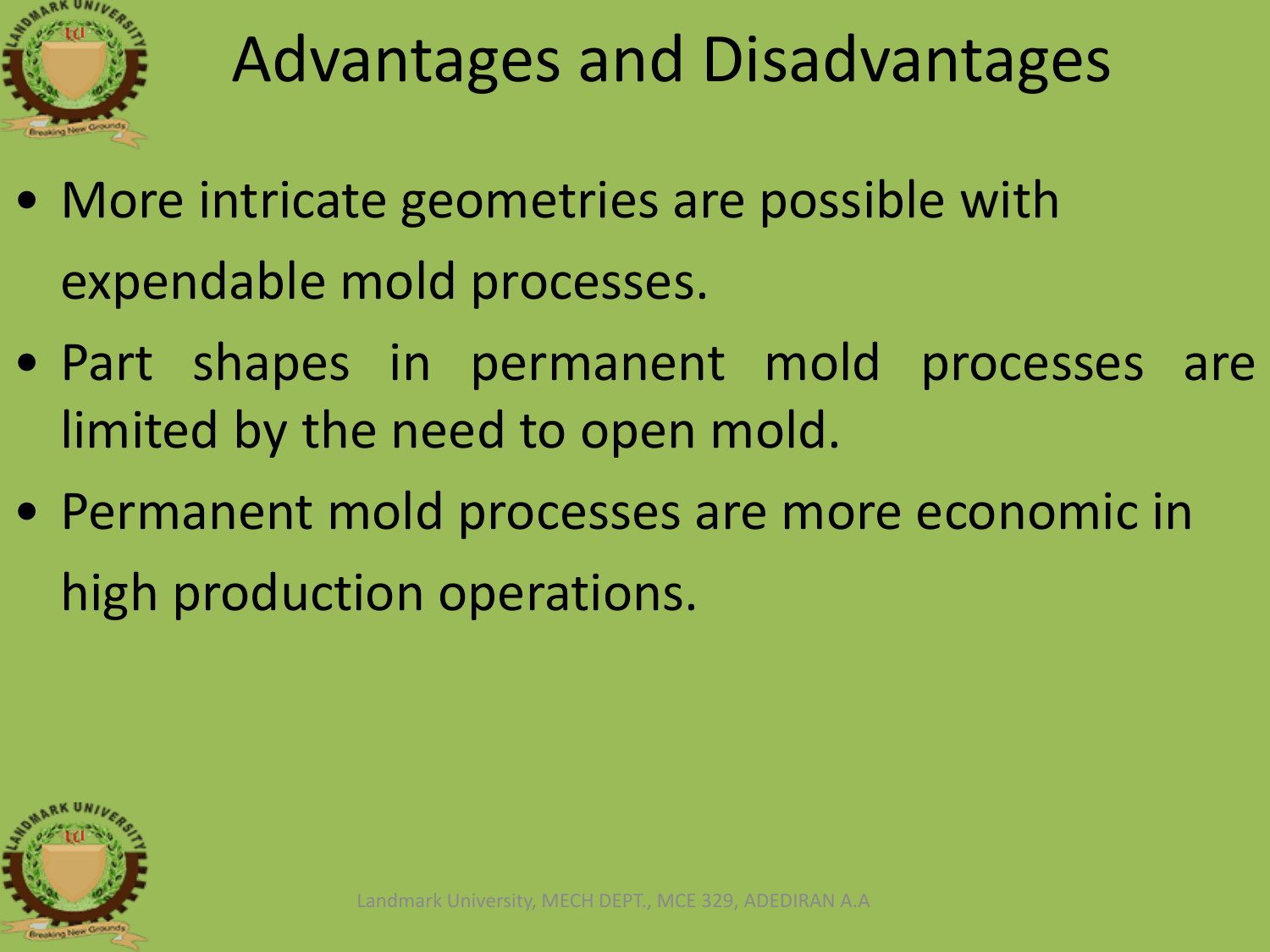

#### Sand Casting Mold Terms

- •Mold consists of two halves: *Cope = upper half of mold Drag = bottom half*
- •Mold halves are contained in a box, called a *flask*
	- •The two halves separate at the *parting line*



Breaking New

Landmark University, MECH DEPT., MCE 329, ADEDIRAN A.A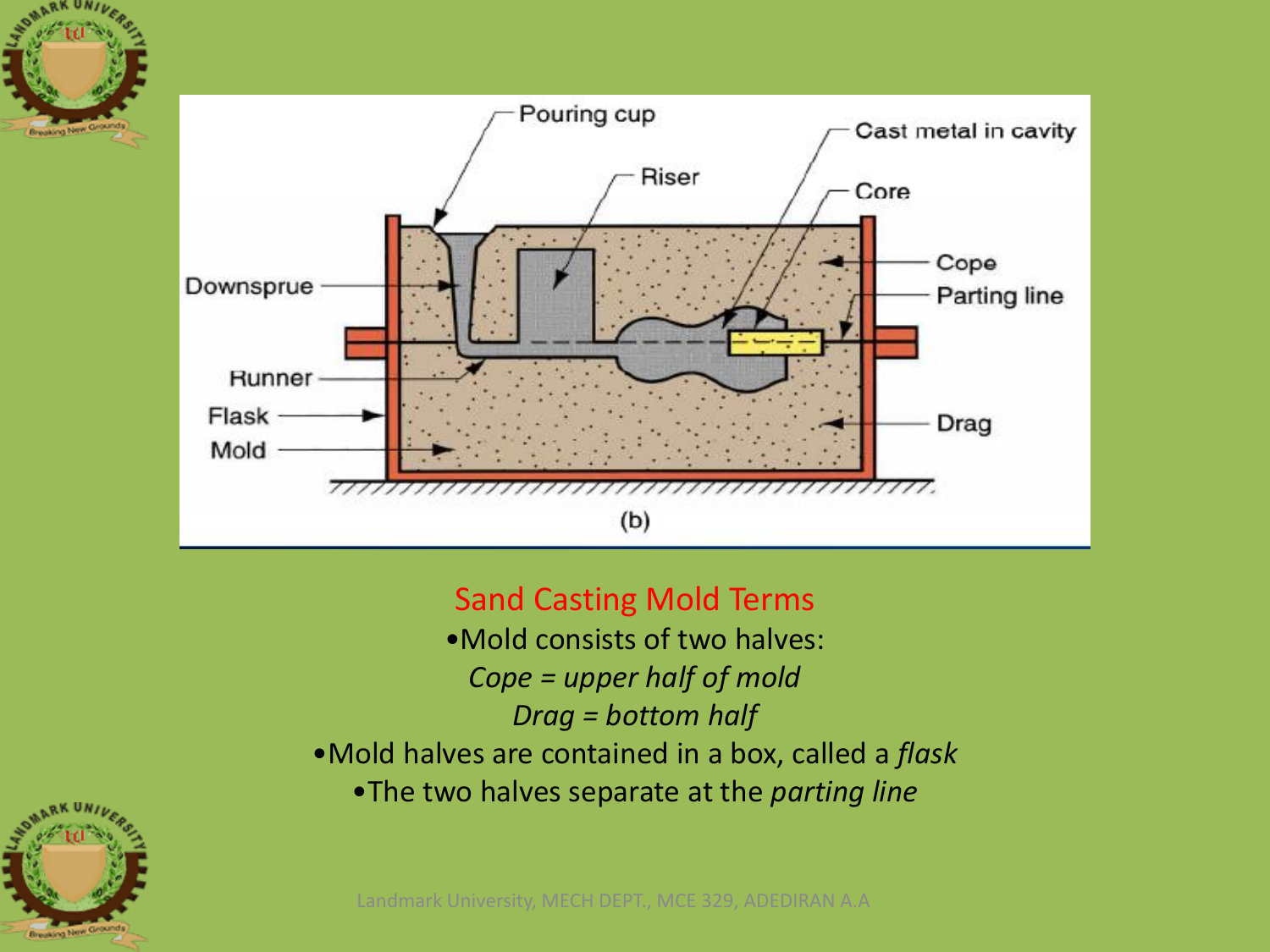

### Forming the Mold Cavity

- Mold cavity is formed by packing sand around a *pattern, which has the shape of the part.*
- When the pattern is removed, the remaining cavity has desired shape of cast part.
- The pattern is usually oversized to allow for shrinkage of metal as it solidifies and cools.
- Sand for the mold is moist and contains a binder to maintain shape.

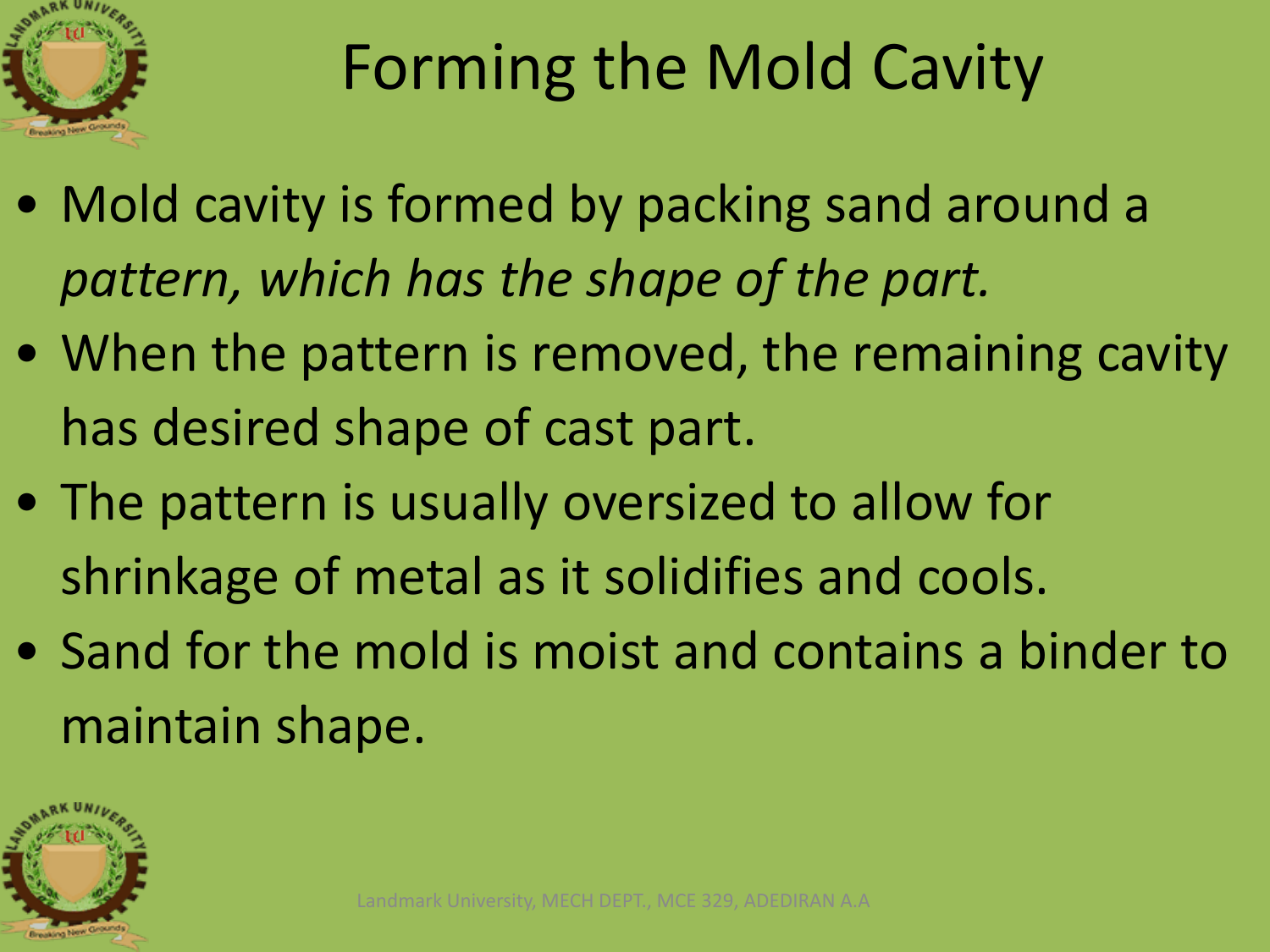

# Cores in the Mold Cavity

- The mold cavity provides the external surfaces of the cast part.
- In addition, a casting may have internal surfaces, determined by a *core, placed inside the mold cavity* to define the interior geometry of part.
- In sand casting, cores are generally made of sand

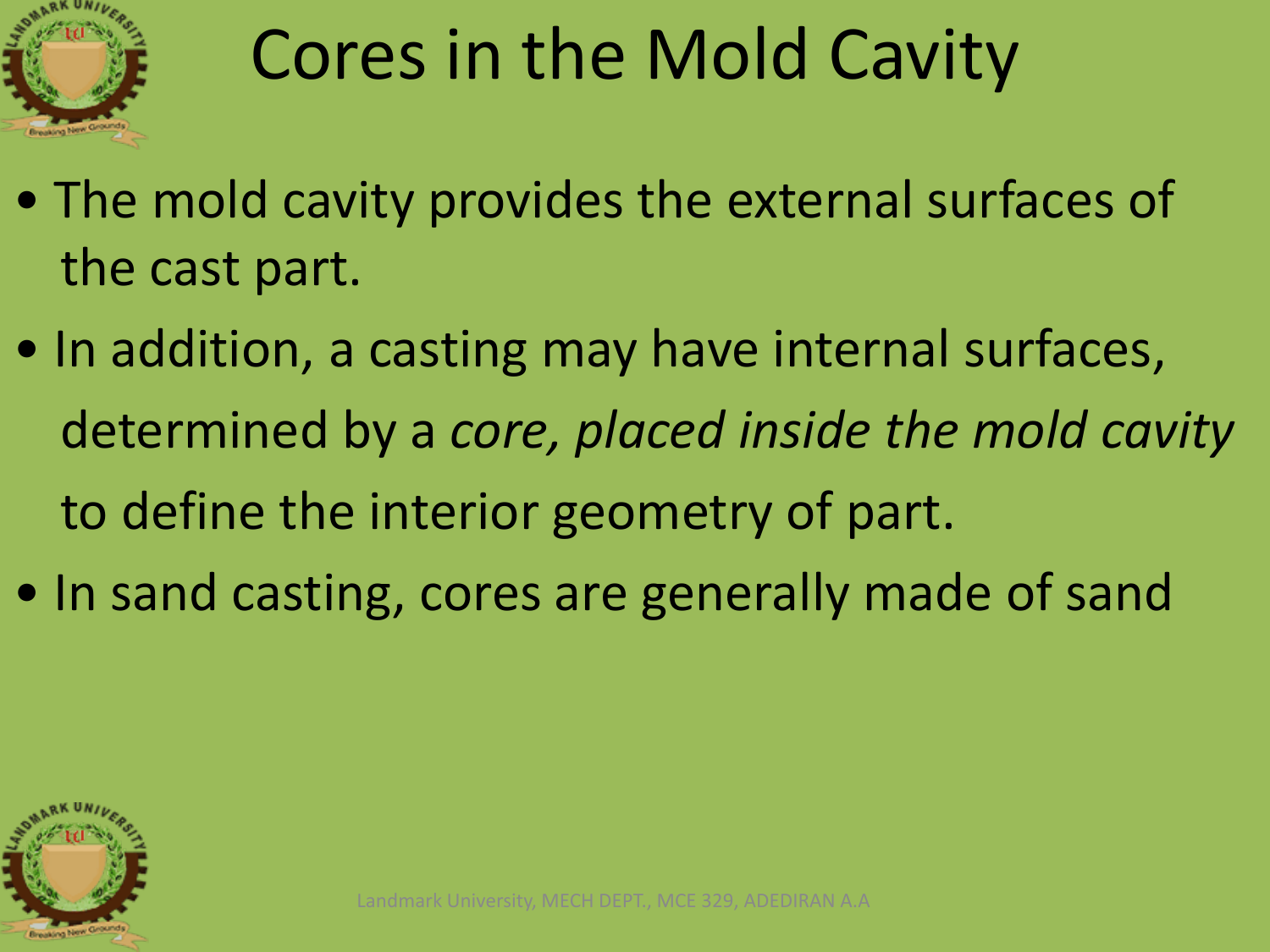

#### Gating System

• Channel through which molten metal flows into cavity from outside of mold Consists of a *downsprue, through which metal enters* a *runner leading to the main cavity.* At top of downsprue, a *pouring cup is often used to* minimize splash and turbulence as the metal flows into downsprue.

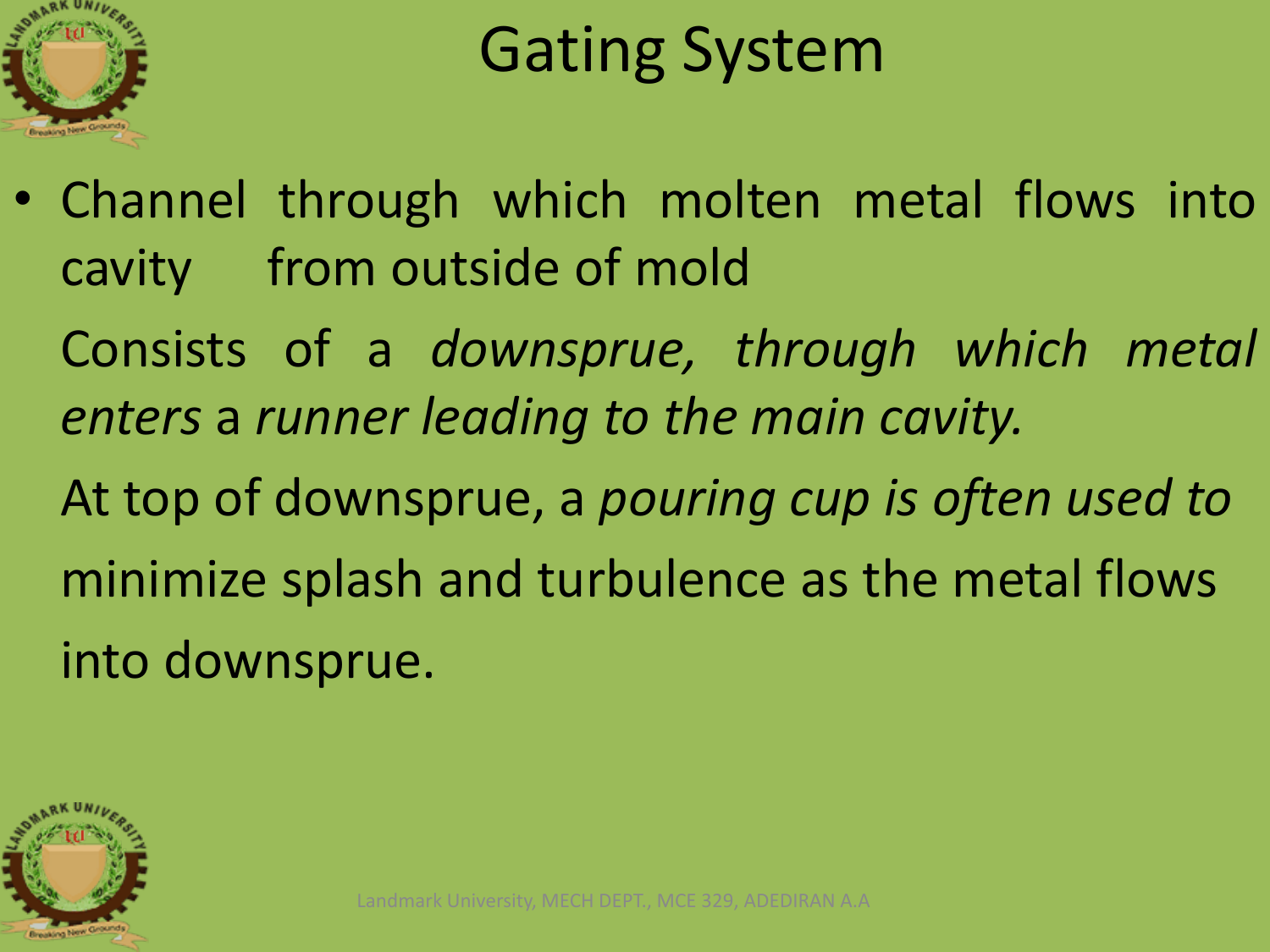

#### Riser

- Reservoir in the mold which is a source of liquid metal to compensate for shrinkage during solidification.
	- The riser must be designed to freeze after the main casting in order to satisfy its function.

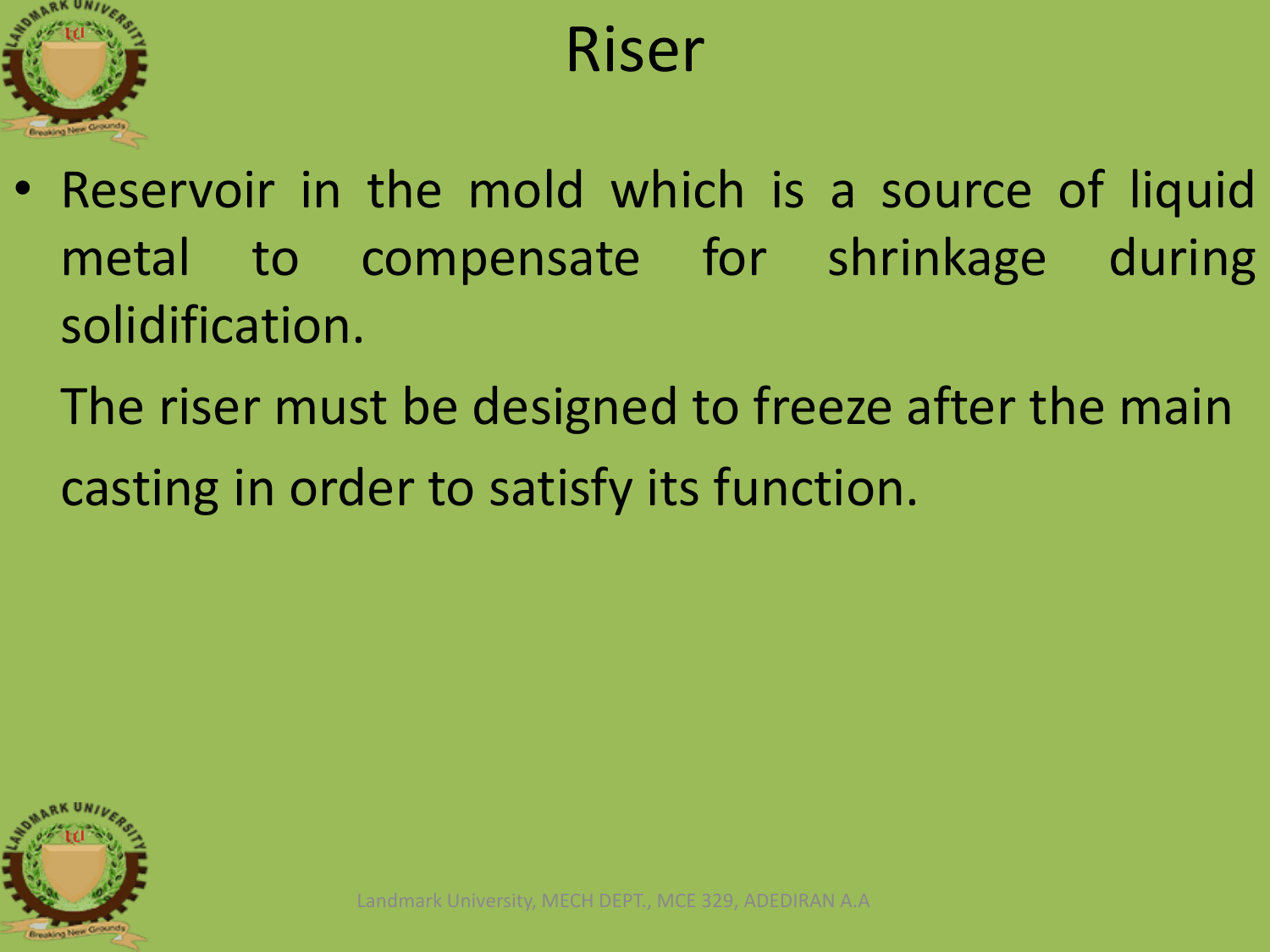

#### Heating the Metal

• Heating furnaces are used to heat the metal to molten temperature sufficient for casting. • The heat required is the sum of: 1. Heat to raise temperature to melting point 2. Heat of fusion to convert from solid to liquid 3. Heat to raise molten metal to desired temperature for pouring

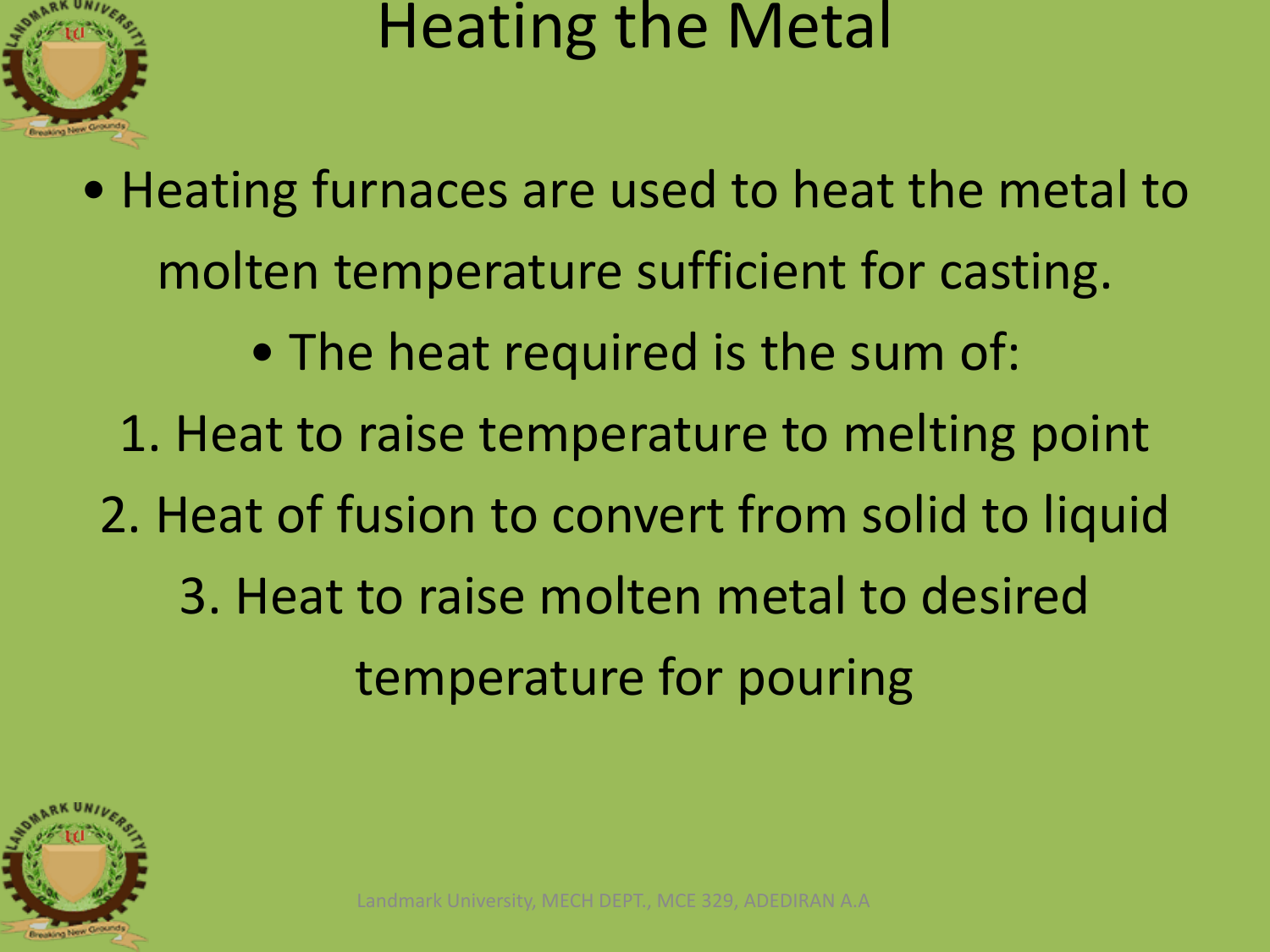

## Pouring the Molten Metal

•For this step to be successful, metal must flow into all regions of the mold, most importantly the main cavity, before solidifying.

•Factors that determine success:

Pouring temperature Pouring rate **Turbulence** 

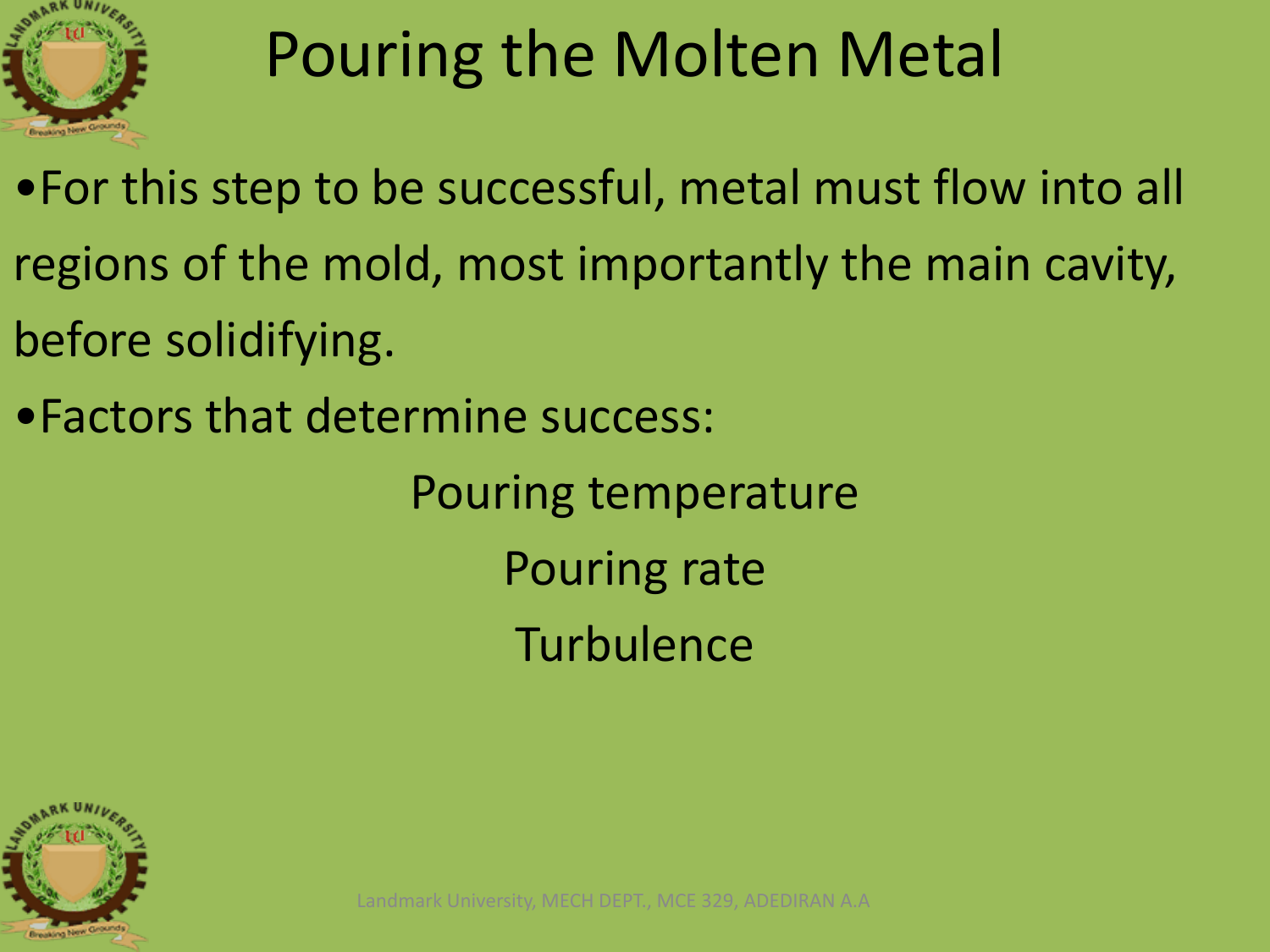

#### Solidification of Metals

Transformation of molten metal back into solid state. Solidification differs depending on whether the metal is a pure element or an alloy.

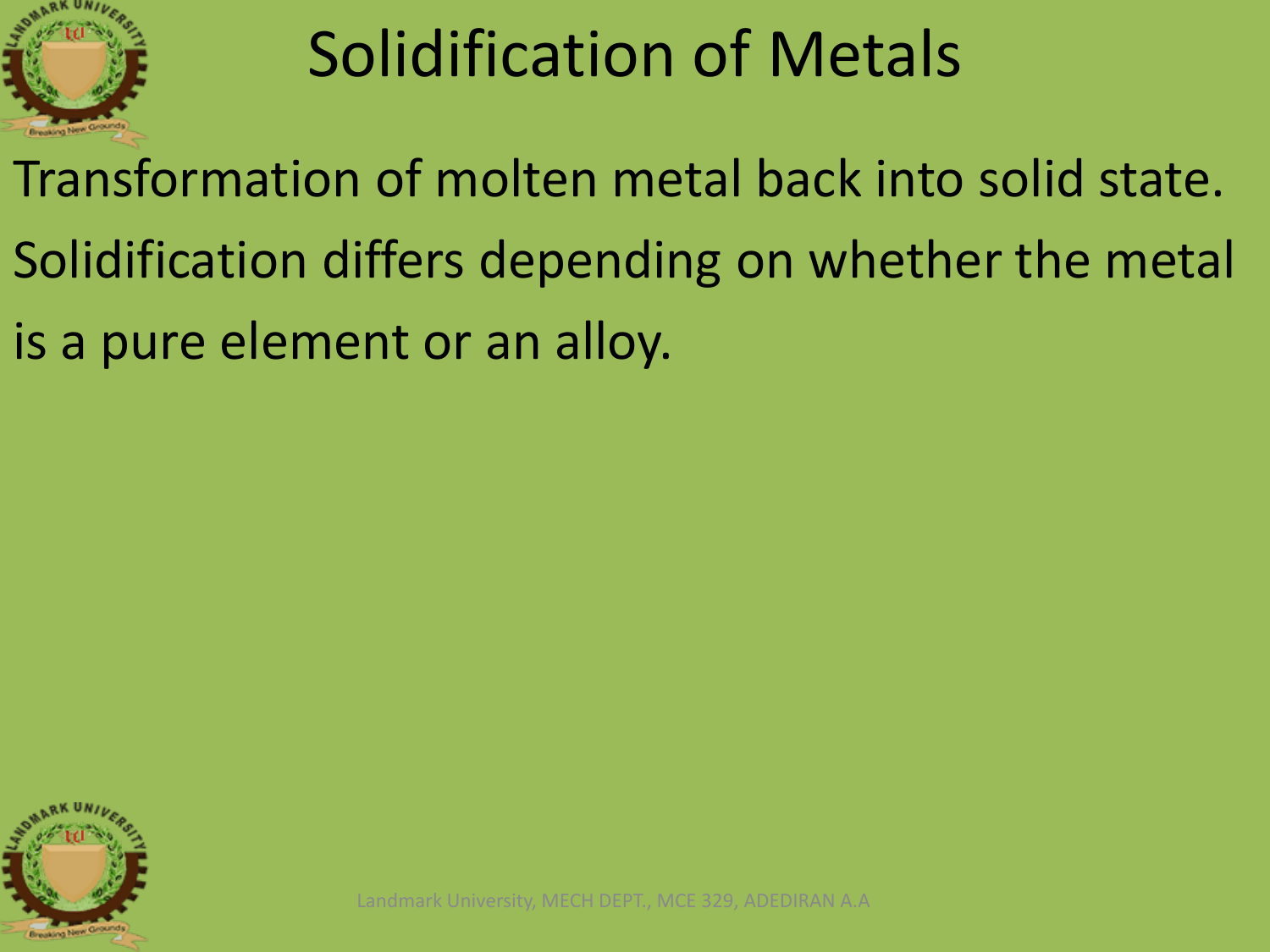

#### A pure metal solidifies at a constant temperature equal to its freezing point (same as melting point)



Fig. 3. Cooling curve for a pure metal during casting



Landmark University, MECH DEPT., MCE 329, ADEDIRAN A.A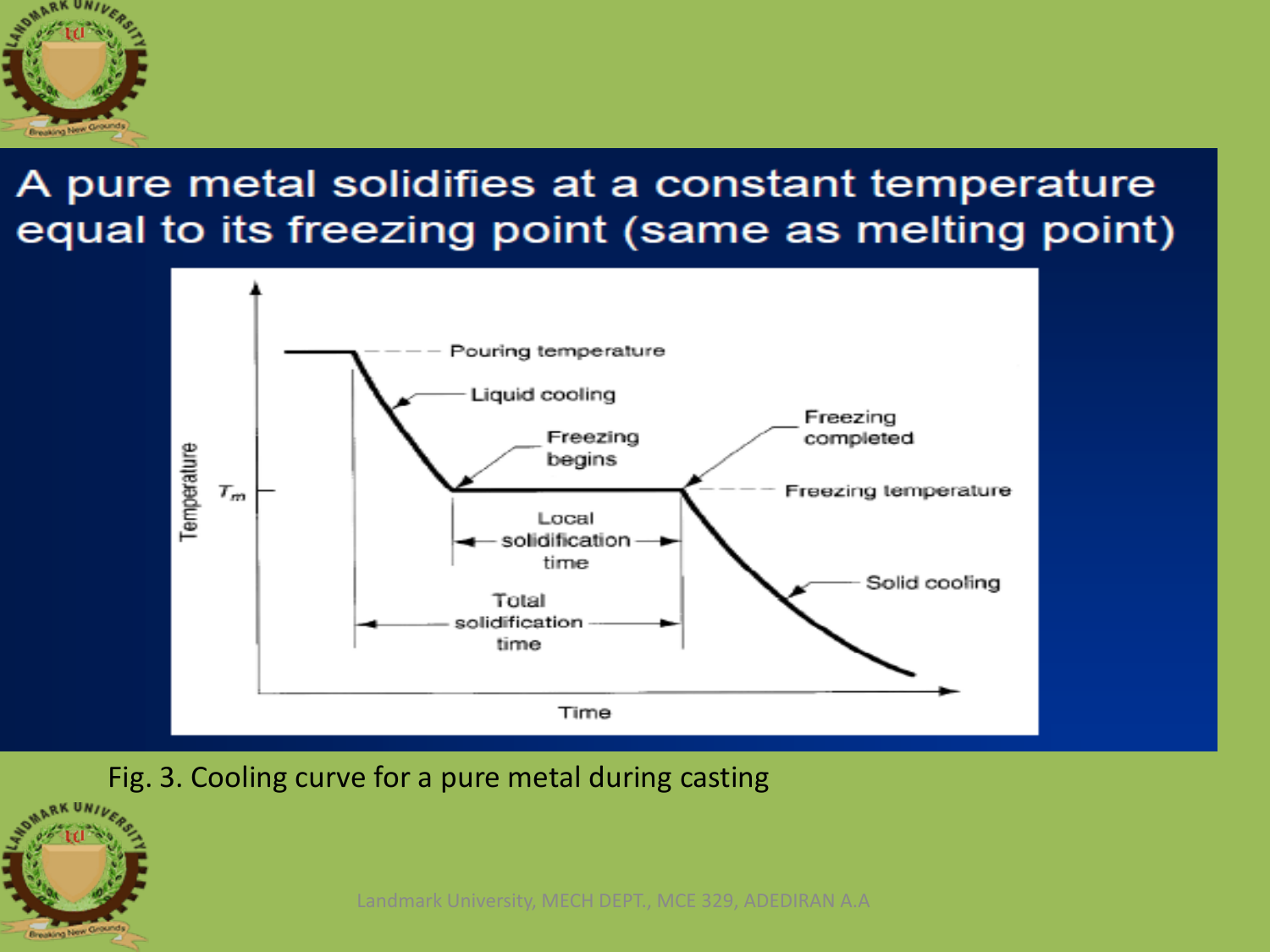

## Solidification of Pure Metals

- •Due to chilling action of mold wall, a thin skin of solid metal is formed at the interface immediately after pouring.
- •Skin thickness increases to form a shell around the molten metal as solidification progresses.
- •Rate of freezing depends on heat transfer into mold, as well as thermal properties of the metal.

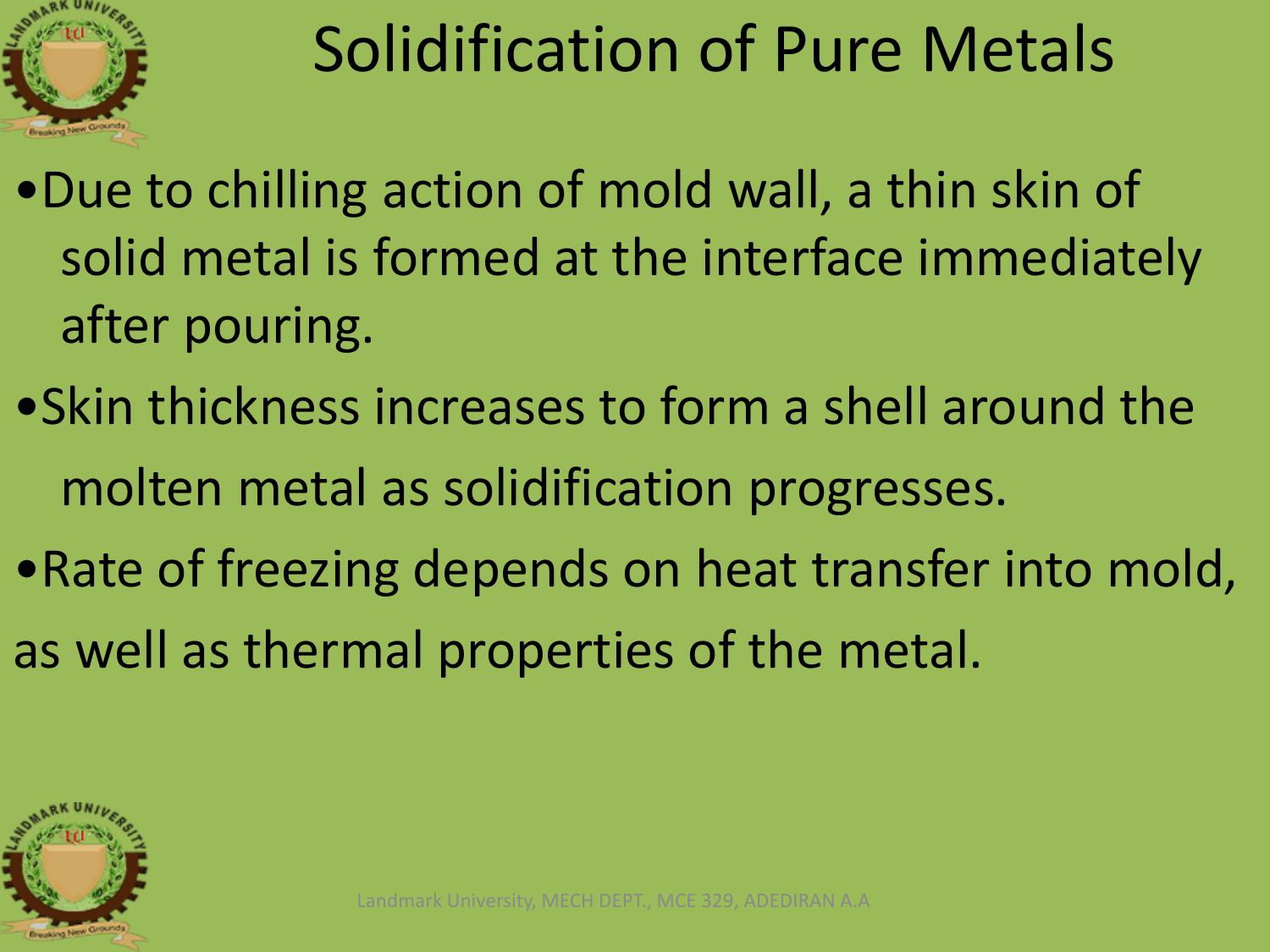

Fig. 4. Characteristic grain structure in a casting of a pure metal, showing randomly oriented grains of small size near the mold wall, and large columnar grains oriented toward the center of the casting

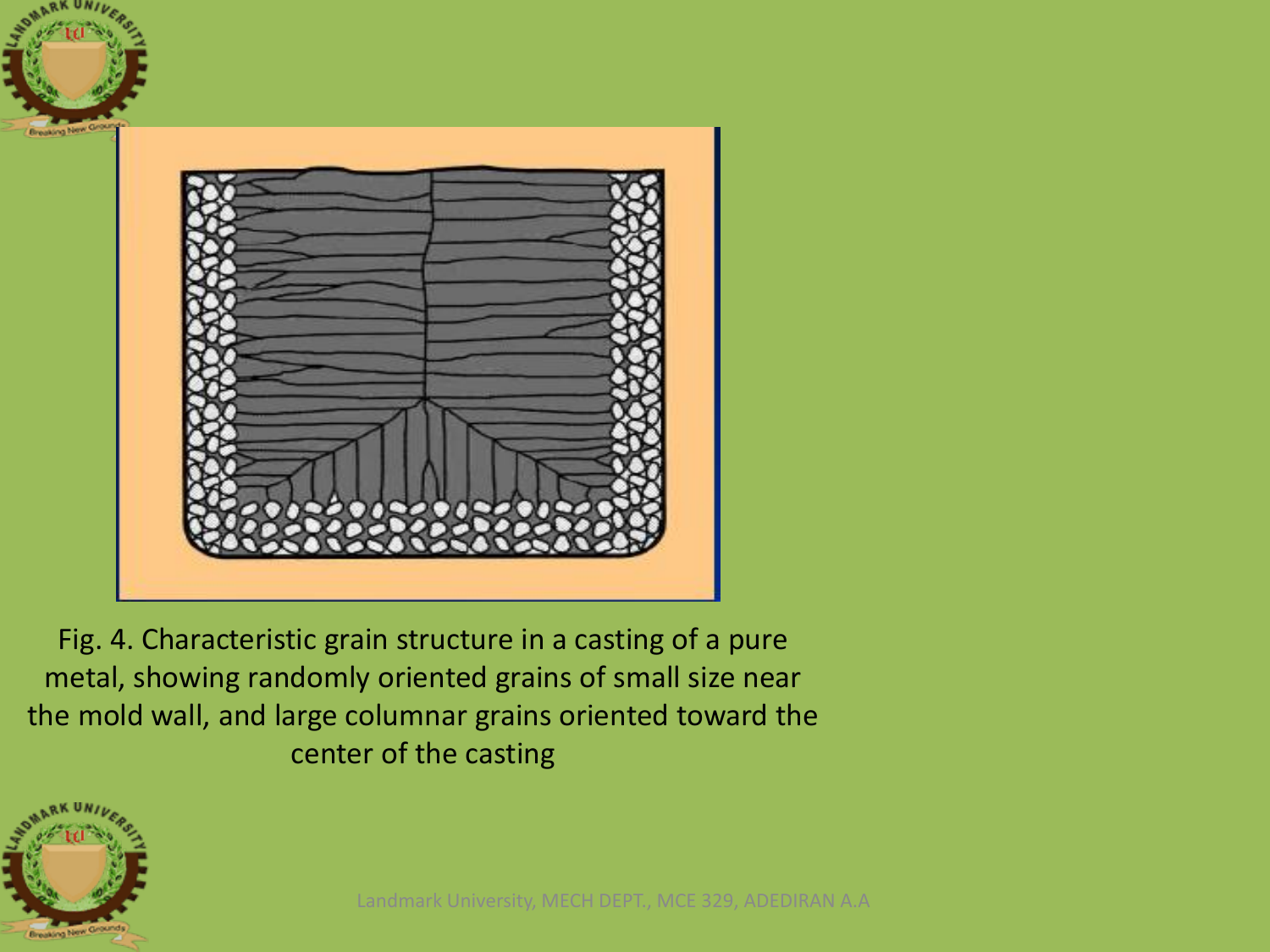

Chvorinov's Rule

#### Solidification Time

$$
TST = C_m \left(\frac{V}{A}\right)^n
$$

where *TST = total solidification time; V = volume of the* casting; *A = surface area of casting; n = exponent* usually taken to have a value = 2; and *C<sup>m</sup> is mold constant*



Landmark University, MECH DEPT., MCE 329, ADEDIRAN A.A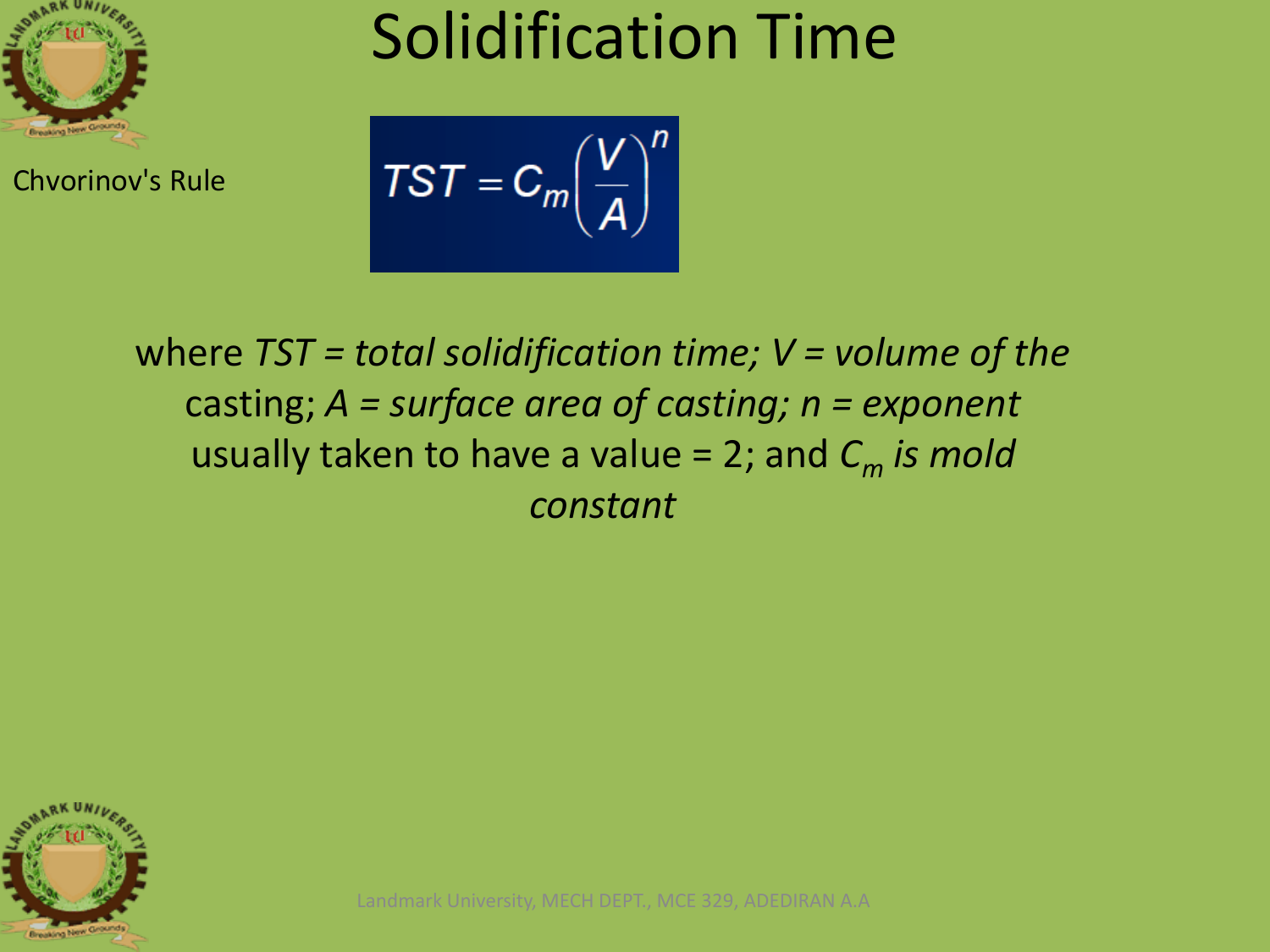

## Mold Constant in Chvorinov's Rule

- •*Cm depends on mold material, thermal properties of* casting metal, and pouring temperature relative to melting point.
- •Value of *C<sup>m</sup> for a given casting operation can be* based on experimental data from previous operations carried out using same mold material, metal, and pouring temperature, even though the shape of the part may be quite different.

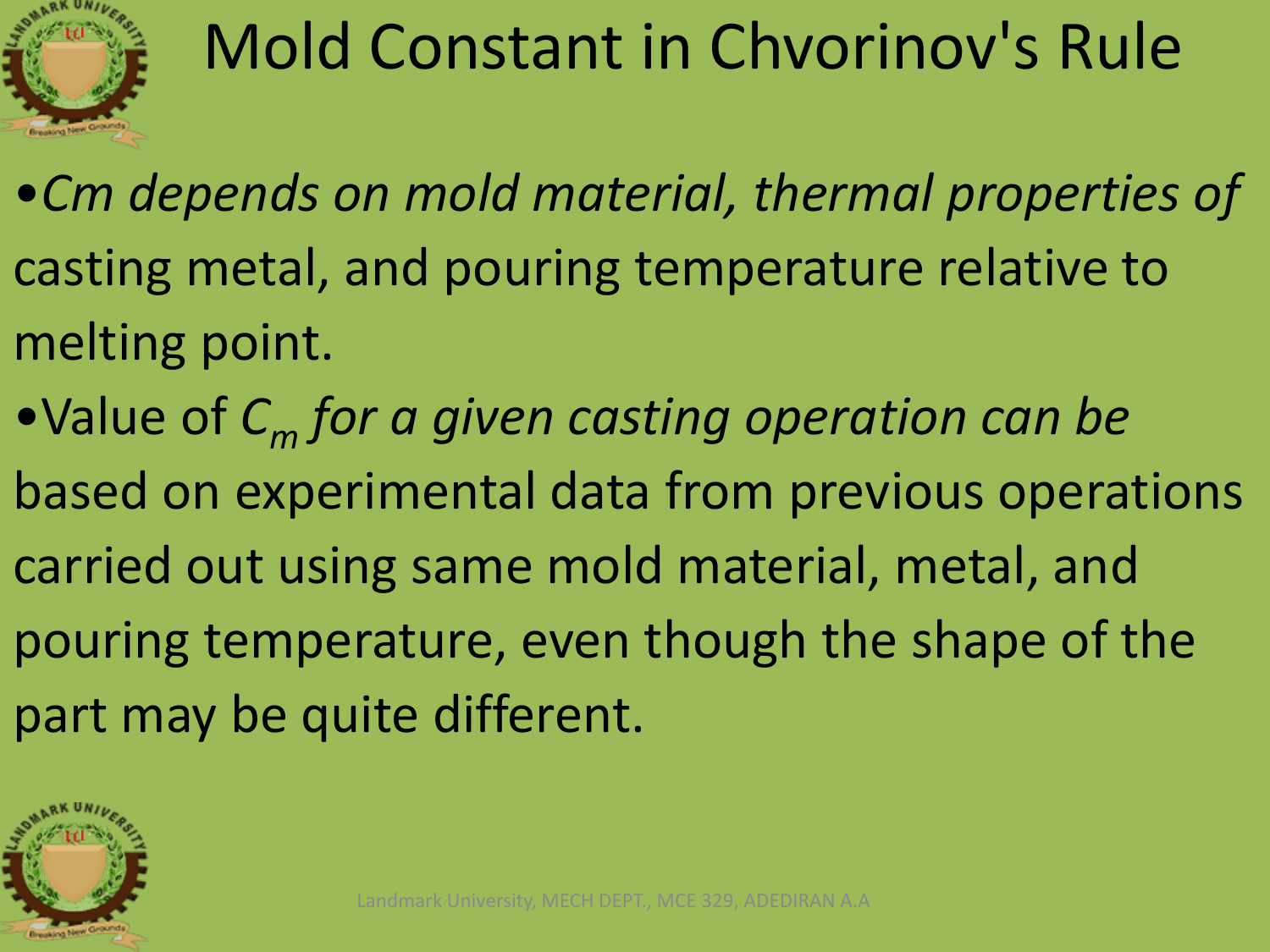

## Deductions from Chvorinov's Rule

- •A casting with a higher volume-to-surface area ratio cools and solidifies more slowly than one with a lower Ratio.
- To feed molten metal to main cavity, *TST for riser* must greater than *TST for main casting.*
- •Since riser and casting mold constants will be equal, design the riser to have a larger volume-to-area ratio so that the main casting solidifies first.
- This minimizes the effects of shrinkage

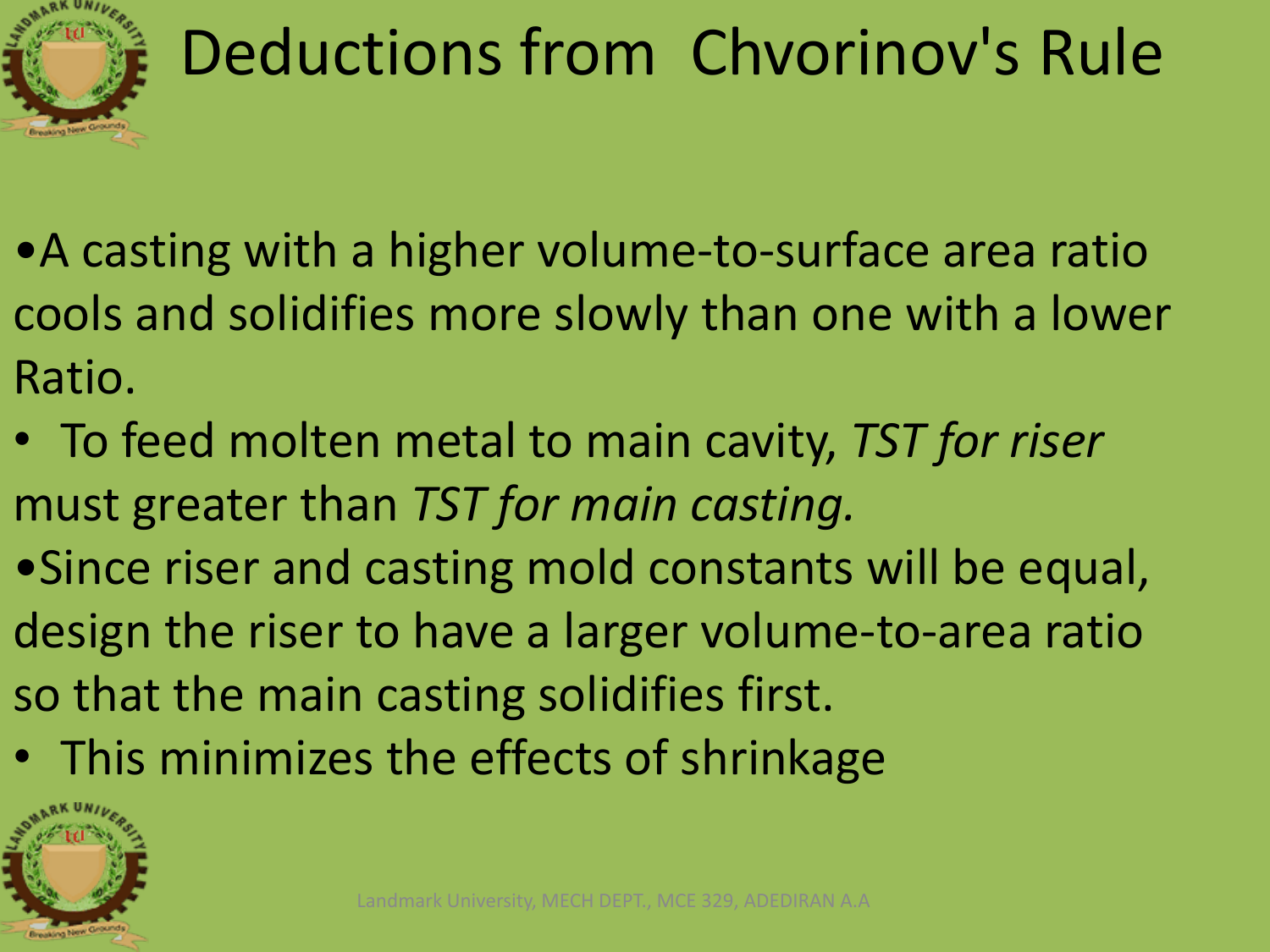



Fig. 4.Shrinkage of a cylindrical casting during solidification and cooling: (0) starting level of molten metal immediately after pouring; (1) reduction in level caused by liquid contraction during cooling (dimensional reductions are exaggerated for clarity in sketches)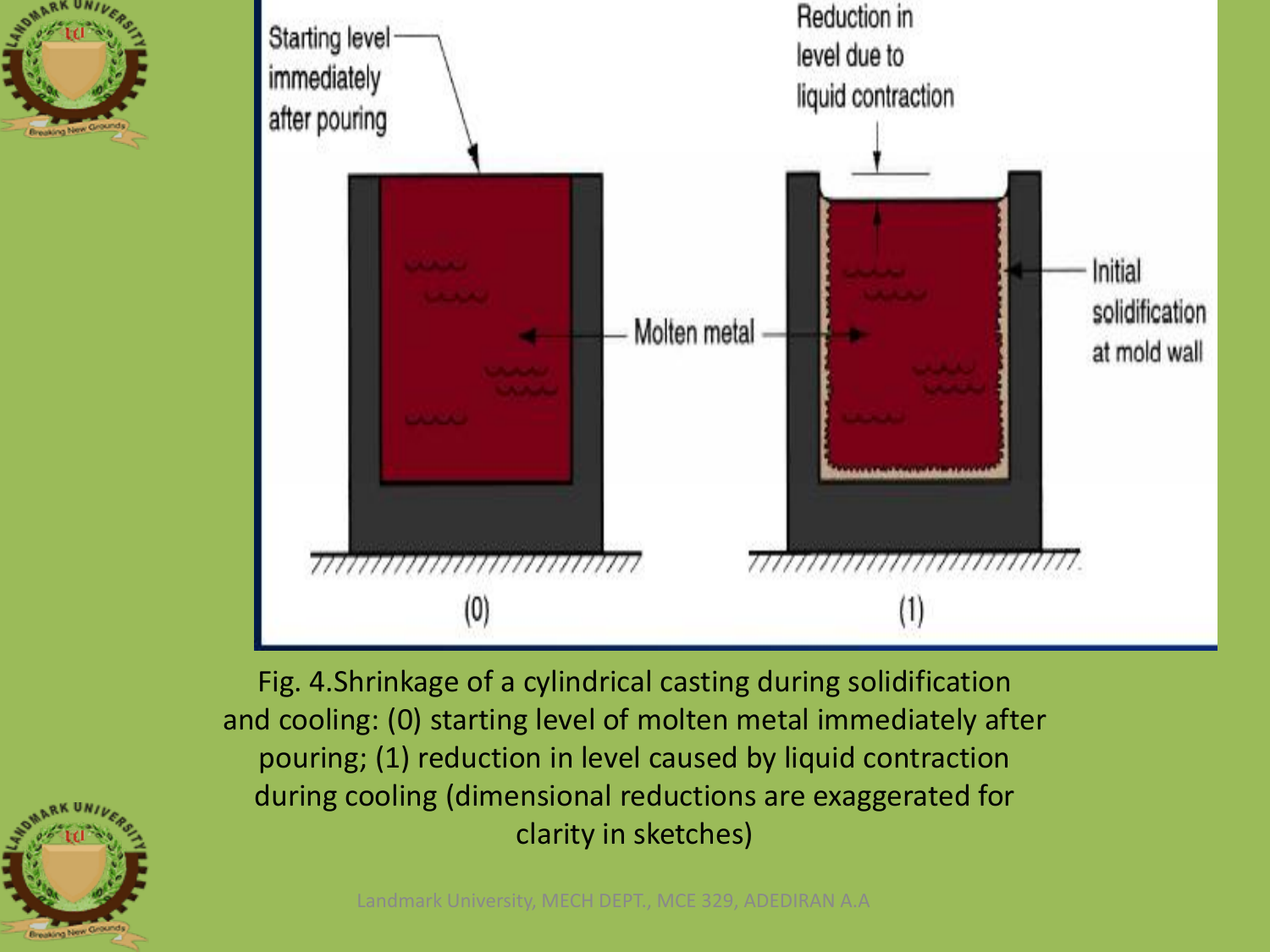





Landmark University, MECH DEPT., MCE 329, ADEDIRAN A.A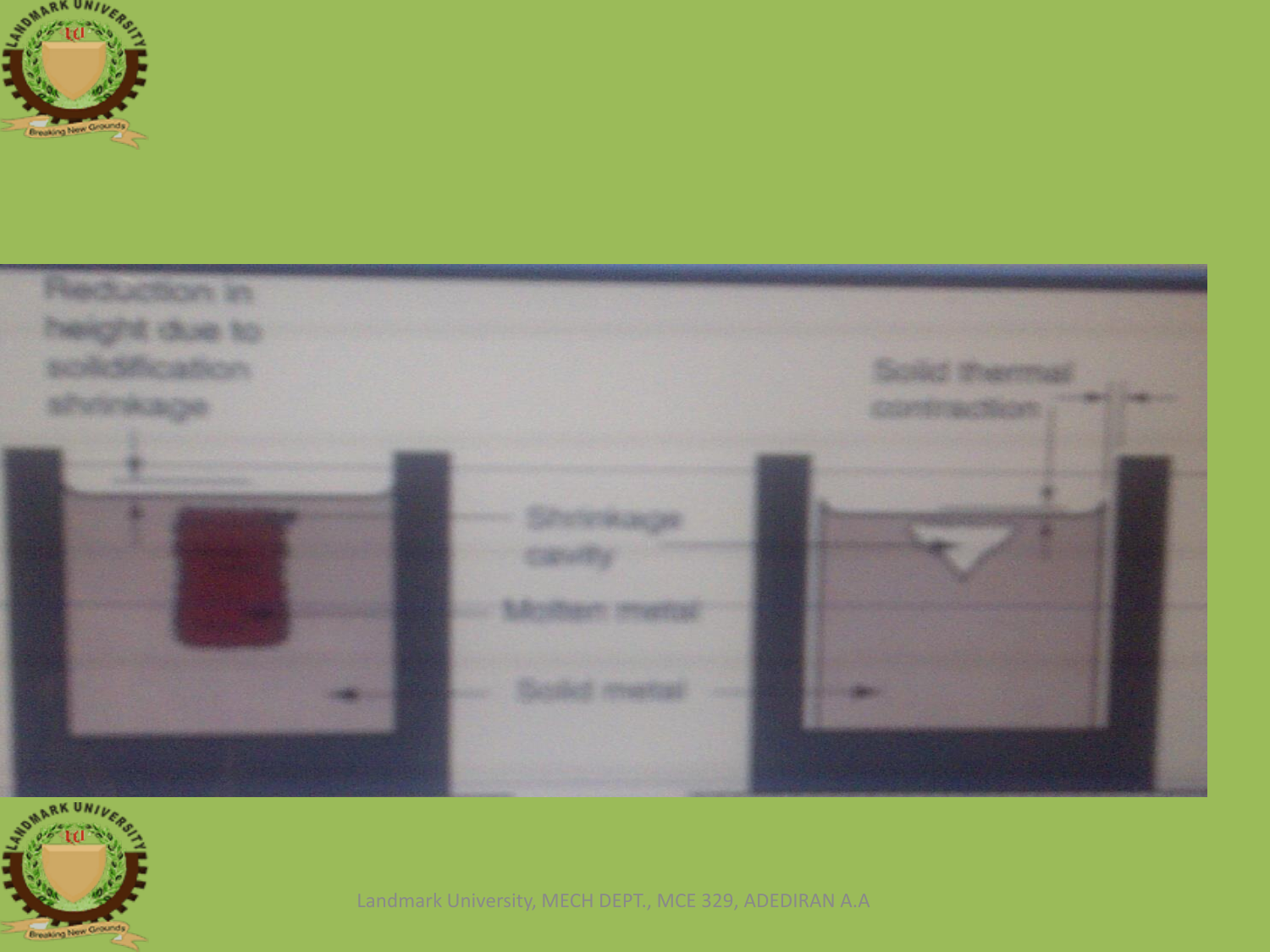

#### Solidification Shrinkage

- •Occurs in nearly all metals because the solid phase has a higher density than the liquid phase.
- •Thus, solidification causes a reduction in volume per unit weight of metal.
- •Exception: cast iron with high C content
- Graphitization during final stages of freezing causes expansion that counteracts volumetric decrease associated with phase change.

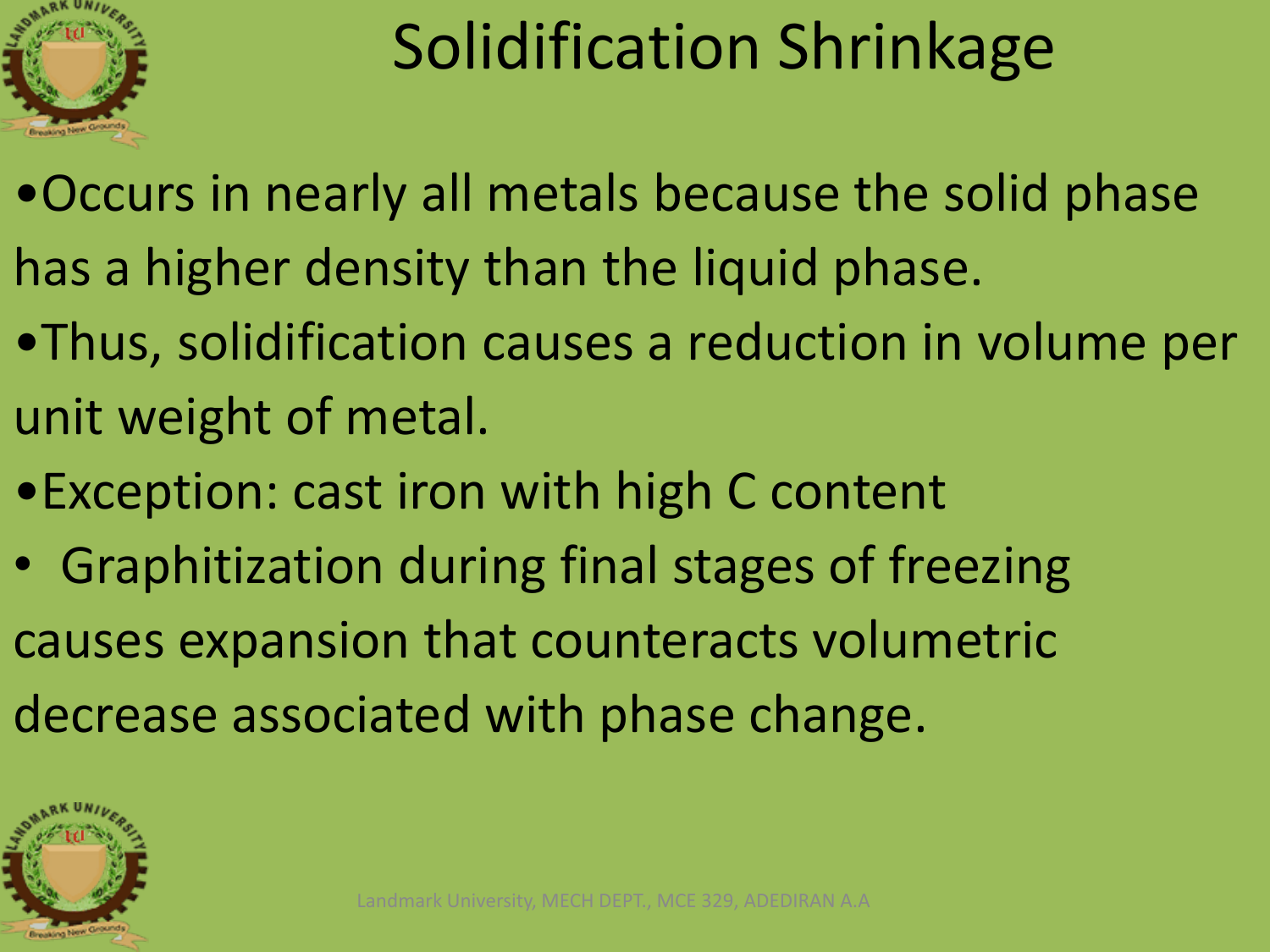

## Shrinkage Allowance

- •Patternmakers account for solidification shrinkage and thermal contraction by making mold cavity Oversized.
- •Amount by which mold is made larger relative to final casting size is called *pattern shrinkage allowance.*
- •Casting dimensions are expressed linearly, so allowances are applied accordingly.

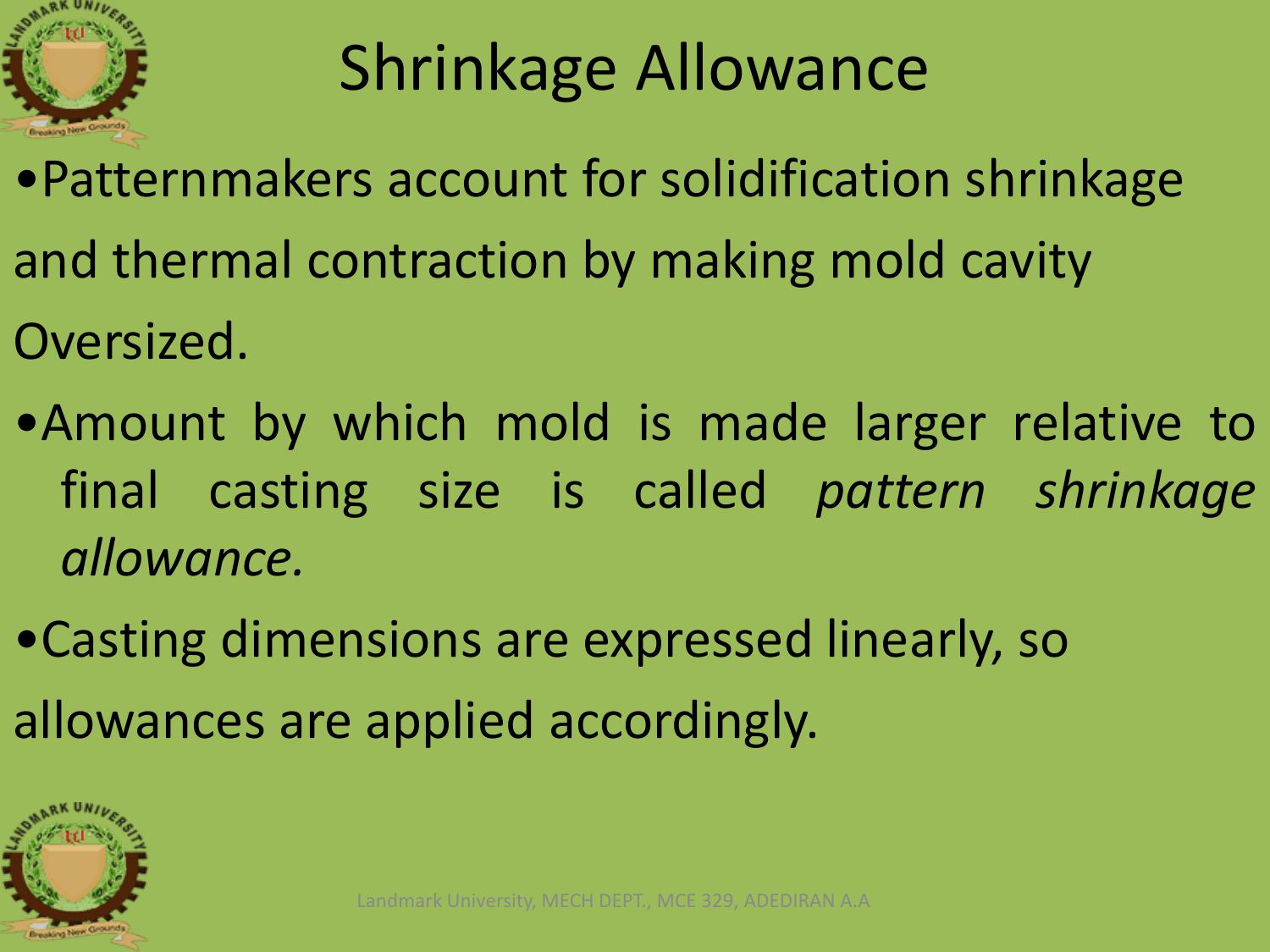

### Directional Solidification

- To minimize damaging effects of shrinkage, it is desirable for regions of the casting most distant from the liquid metal supply to freeze first and for solidification to progress from these remote regions toward the riser(s).
- Thus, molten metal is continually available from risers to prevent shrinkage voids.
- The term *directional solidification describes this* aspect of freezing and methods by which it is controlled.

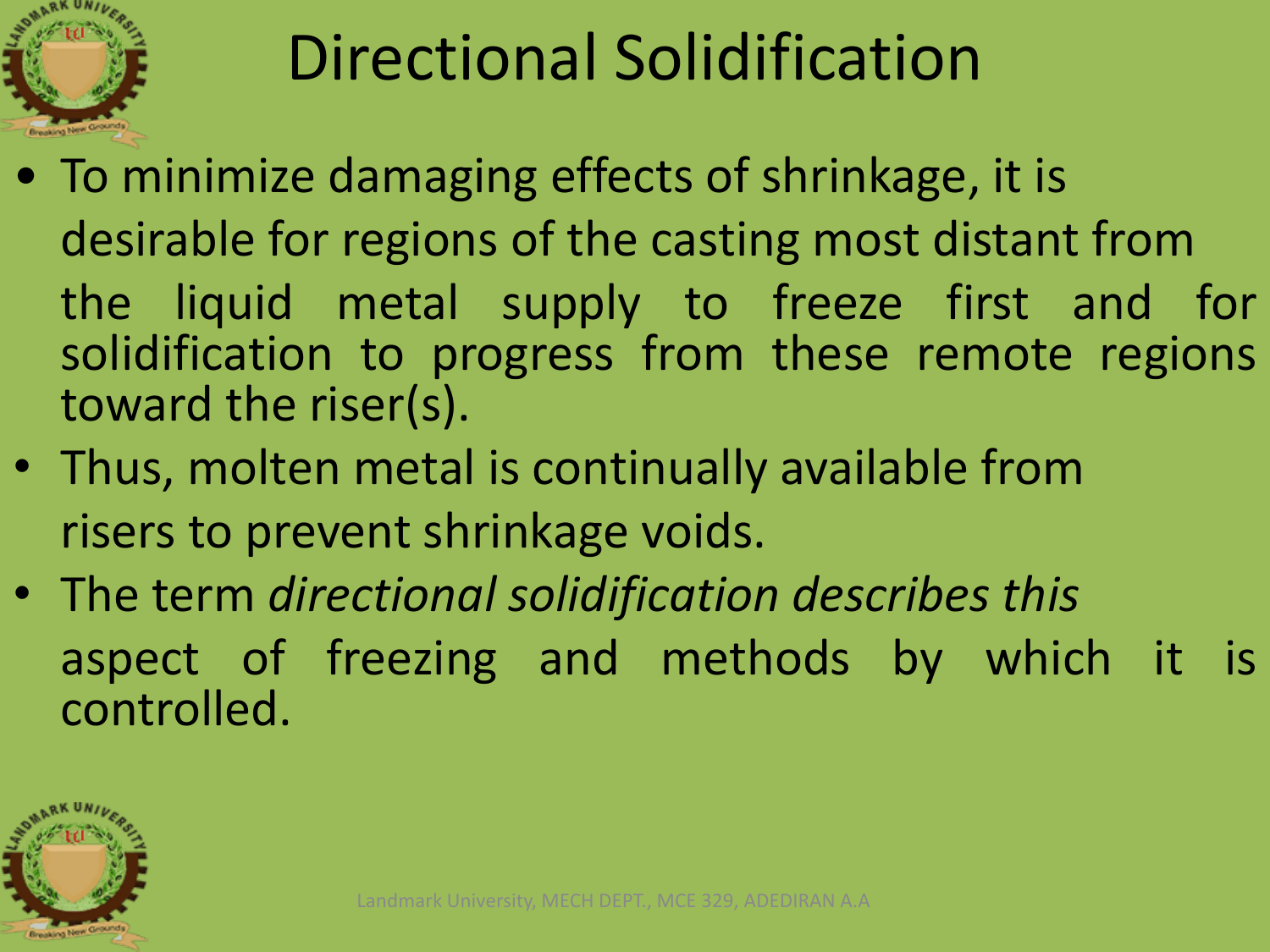

## Achieving Directional Solidification

•Desired directional solidification is achieved using Chvorinov's Rule to design the casting itself, its orientation in the mold, and the riser system that feeds it.

•Locate sections of the casting with lower *V/A ratios* away from riser, so freezing occurs first in these regions, and the liquid metal supply for the rest of the casting remains open.

•*Chills - internal or external heat sinks that cause* rapid freezing in certain regions of the casting.

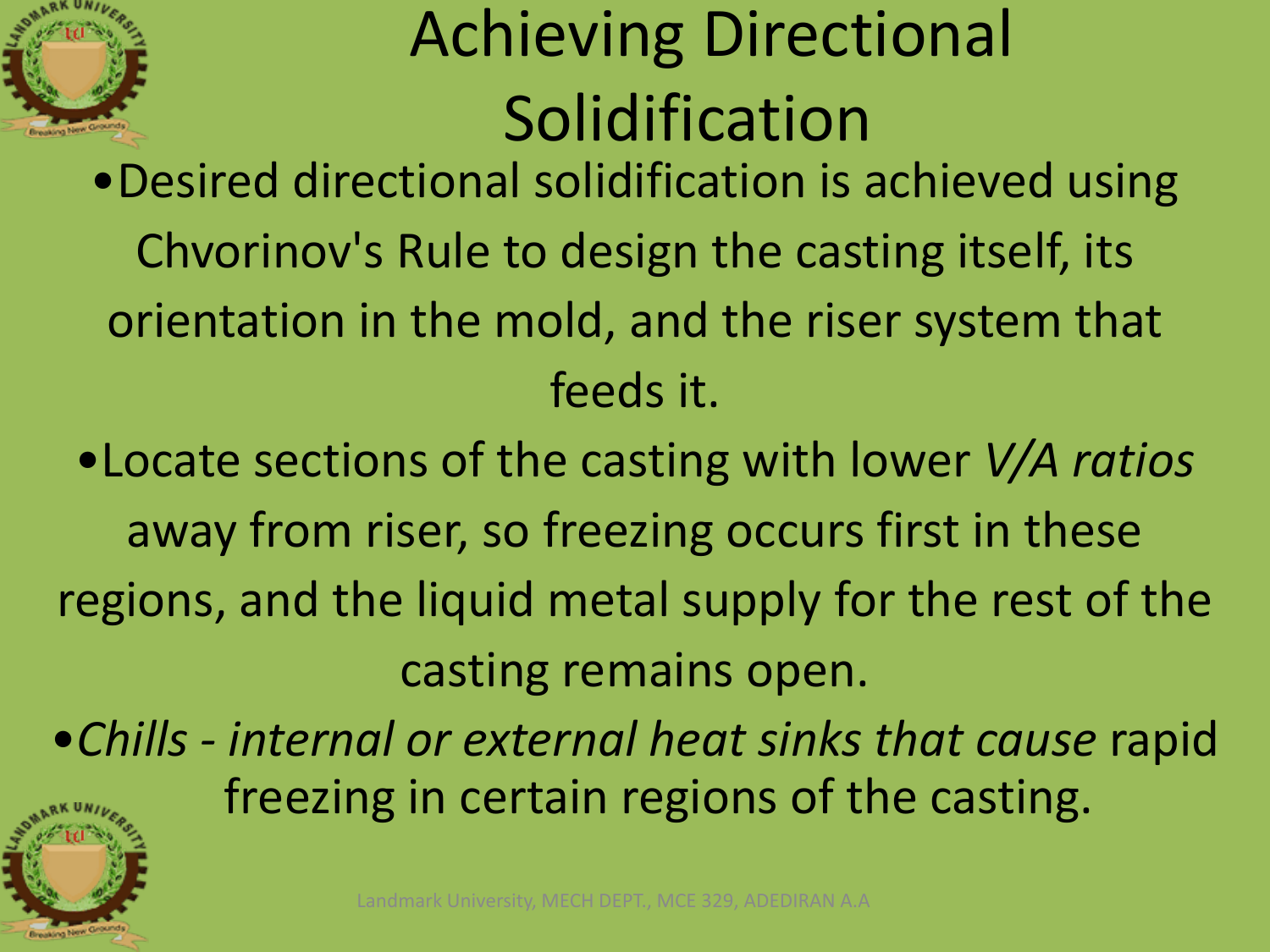

# Fig.5

- a) External chil to encourage rapid freezing of the
- molten metal in a thin section of the casting; and (b) the likely result
- if the external chil were not used